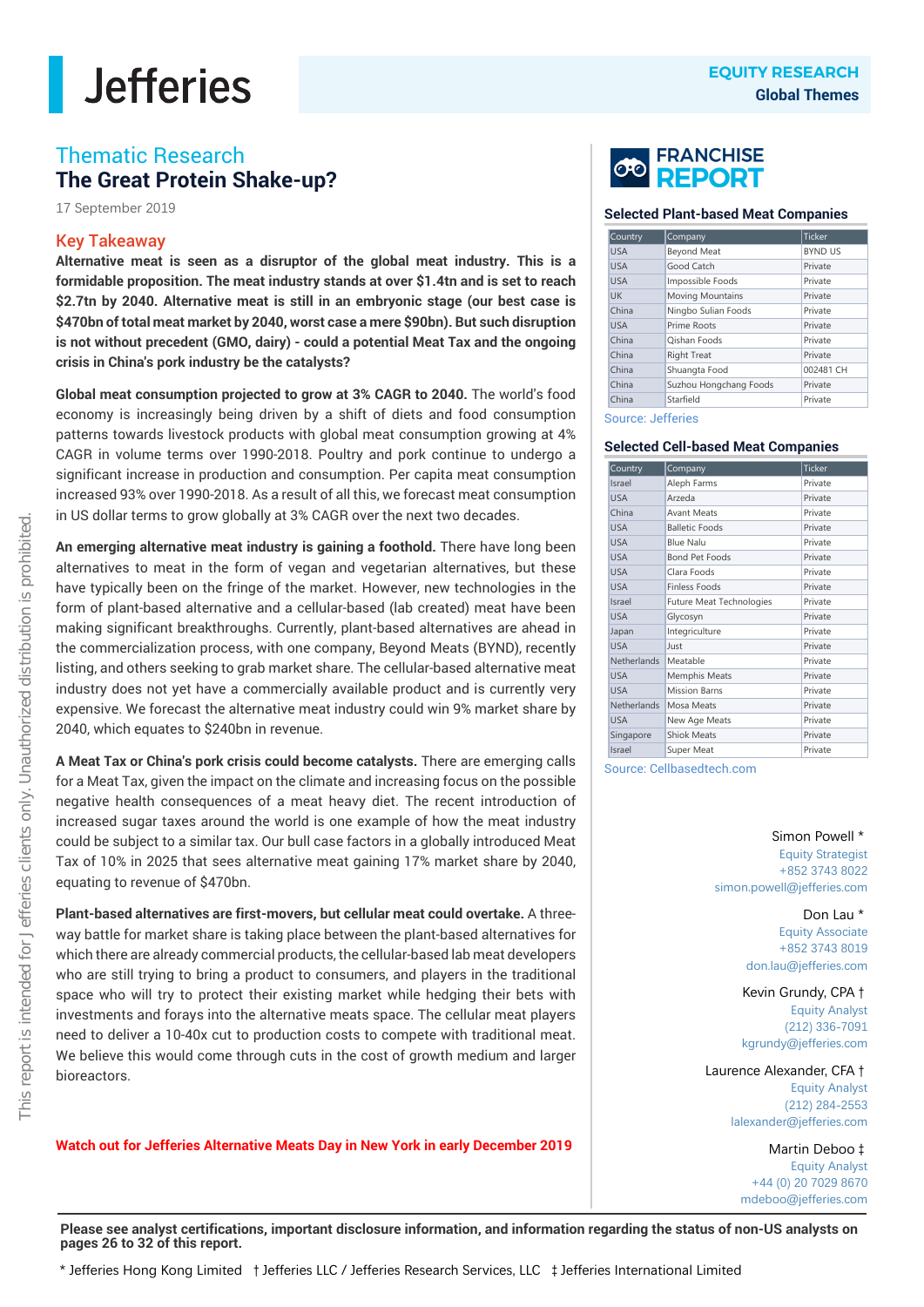### **Executive Summary**

The global meat industry already stands at over US\$1.4tn in sales and is growing at 3% CAGR based on our estimates, driven by rising wealth and population growth, such that by 2040 we estimate that it could reach US\$2.7tn. But this large industry may be about to be disrupted with an emerging alternative meat industry beginning to gain a foothold. The drivers of this disruption include climate change with claims that the traditional meat industry is a significant contributor to greenhouse emissions, shifts in global diets, and technology that is enabling these new products. We highlight 6 key findings:

1) **Plant-based alternative first to scale, however, cellular could overtake once it gets going** There are two competing alternatives – Plant-based alternative meat and Cellular-based alternative meats. Both emerging industries are attracting significant start-up investment. The plant-based alternative meat sector is already producing commercial qualities of product, and more IPOs look set to launch in the next 2-3 years along the lines of Beyond Meat. The cellular-based alternative industry has the potential to grow fast off a small base and could quickly start mass producing real meat if it can reduce costs and industrialize the current lab-based approach.







#### **Exhibit 2: Investments in cell-based meat companies**



Source: Good Food Institute

### 2) **Cellular-based alternative meats need a breakthrough in cost reduction**

We believe that the bottlenecks currently exist in 'growth medium' and 'tissue perfusion'. Large bioreactors up to 50,000 L will be needed, as well as a batch process. Current costs of growth medium prohibit scale and need to be significantly reduced.

#### 3) **The alternative meat industry could reach US\$240bn by 2040**

In our base case, meat alternatives take 9% market share by 2040. We envisage a bull case where a tax on traditional meat driven by health and climate change concerns helps alternative meats reach 18% market share by 2040. In a bear case, we see lower overall growth in meat consumption and, due to lower customer adoption rates and a harsher policy environment, alternative meats only reach 4% market share by 2040, but under this scenario this would still be a US\$90bn industry by 2040.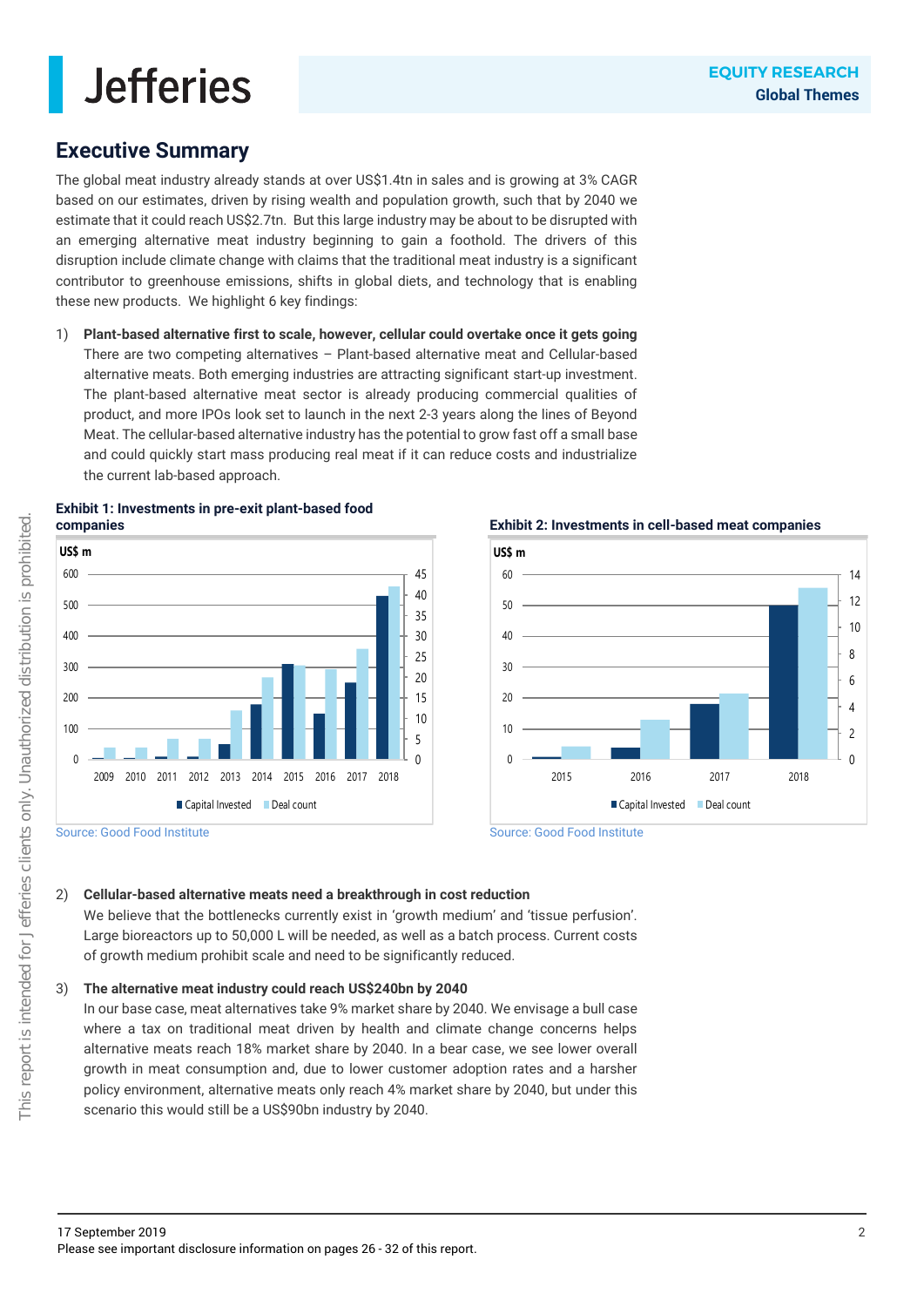**Exhibit 3: Base Case estimate: Global market size for alternative meat products - US\$240bn by 2040**



Plant-based and cellular meat consumption grows at **12% CAGR** over 2018-40e



### 4) **This degree of disruption has been seen before in agriculture**

The dairy industry has already experienced a similar degree of disruption. In the US today, almost 13% of milk now comes from plant-based alternatives such as soya and almonds.



#### **Exhibit 4: Penetration of milk alternatives in the US**

Source: Beyond Meat, Jefferies

### 5) **A Meat Tax is just starting to be discussed and could act as a catalyst**

There are very early discussions in only a few countries around a tax on meat. These discussions are being driven by concerns about climate and health. While our view is that such a tax is unlikely, especially in the US, investors should consider it as a potential catalyst in the future.

### 6) **The crisis in the Chinese pork industry could act as a catalyst for the Asian names**

China's pork industry is in crisis as a result of an outbreak of African Swine Fever, and experts report that in some areas more than 30% of the breeding sow population may have already died or been culled. This is placing significant pressure on the supply chain and, while the current government response is to provide subsidies to encourage supply, we believe that longer term the government could look to grow and support an alternative meat industry.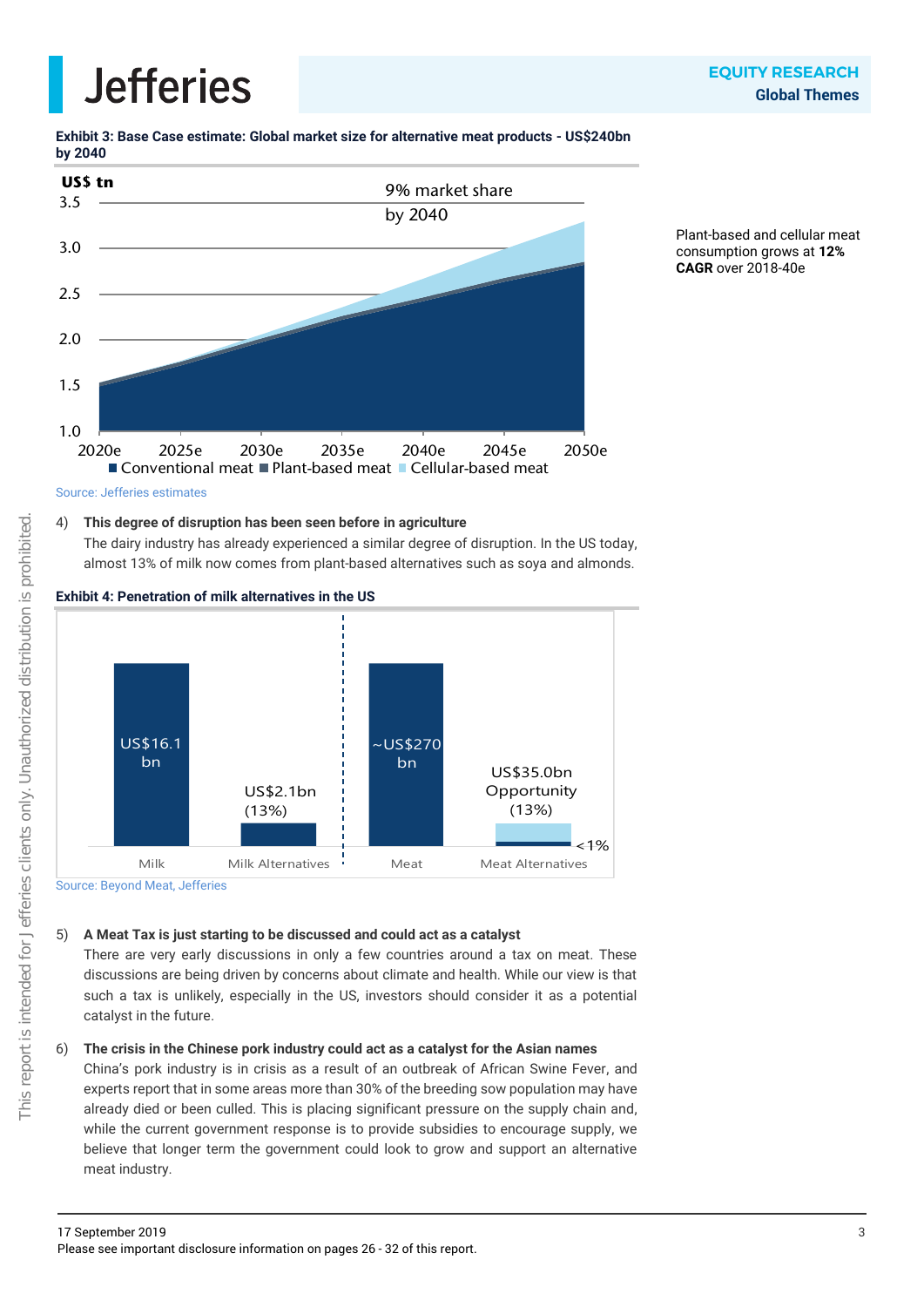### **Global Meat Industry Could Reach US\$2.7tn by 2040**

While meat consumption has been relatively static in the developed world, annual per capita consumption of meat has doubled since 1980 in developing countries. Growing population and incomes, along with changing food preferences, are increasing the demand for livestock products.

We project global meat sales to grow at 3% CAGR over 2018-40e to reach US\$2.7tn, most of which is expected in developing countries. The growing meat market provides a significant opportunity for livestock farmers and meat processors in these countries. Nevertheless, increasing livestock production and the safe processing and marketing of hygienic meat and meat products present big challenges.

World meat production is projected to double by 2050

### **Exhibit 5: Global meat sales**



Source: Beyond Meat and Jefferies estimates

A well-established empirical relationship known as Bennett's Law shows that as people become wealthier, their diets change from being largely based on starchy staples to diets that incorporate increasing amounts of refined grains, fruit, vegetables, meat and dairy. The degree to which these food types become incorporated in diets depends on their relative costs.

According to the Food and Agriculture Organization of the UN, livestock production currently accounts for one-third of global crop land that is used to produce feed for animals, and competes for land, water, energy and labor, and is being challenged by the vagaries of climate change and socio-economic pressures. Increasing productivity throughout the whole livestock sector will be fundamental if the sector is to meet the growing demand for quality livestock products while minimizing its impact on the environment and the world's natural resources.

Livestock production currently accounts for one-third of global crop land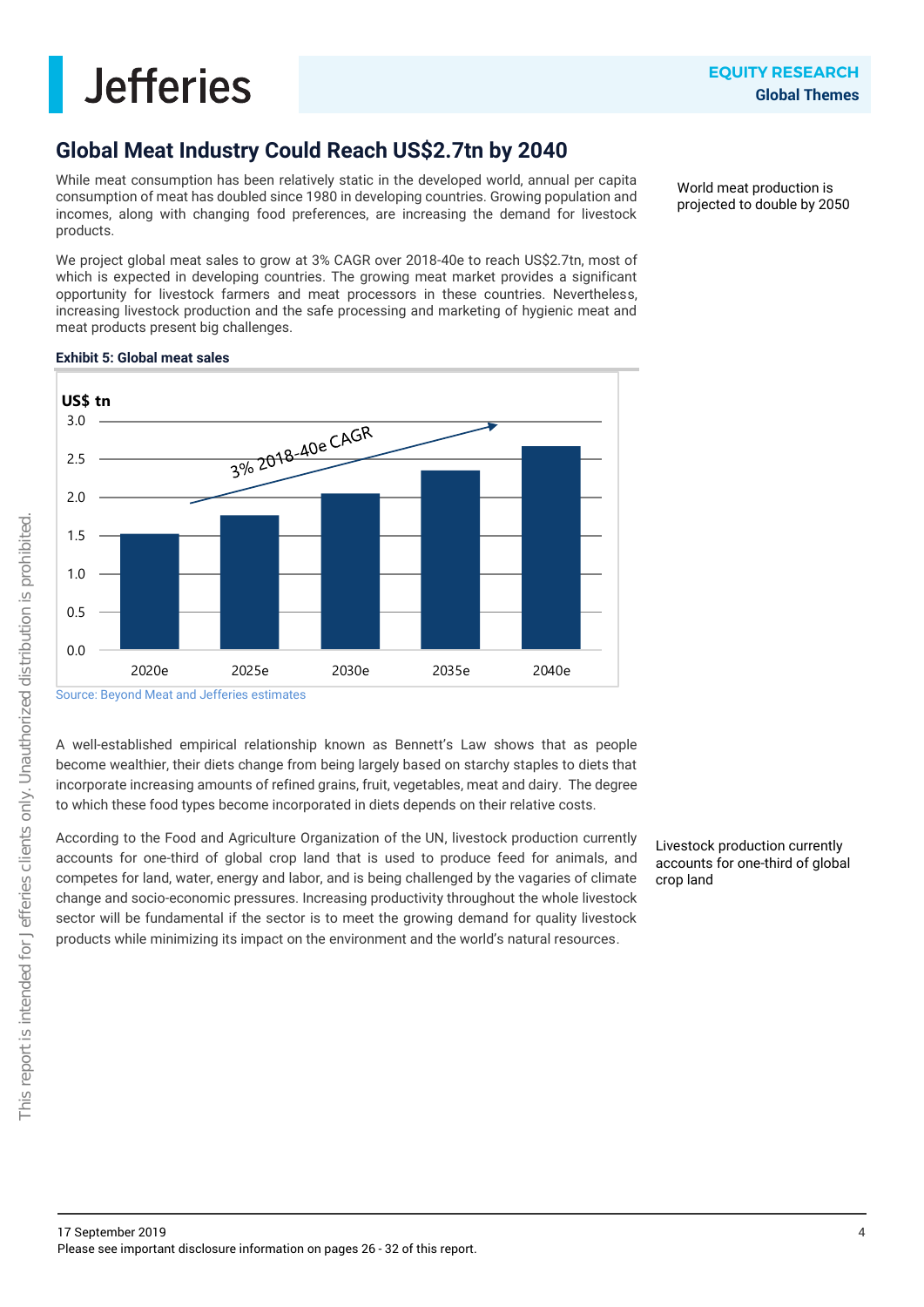### **EQUITY RESEARCH Global Themes**

**Exhibit 6: Projected per capita meat consumption worldwide from 2015 to 2027**



**Exhibit 7: Meat consumption worldwide from 2010 to 2021 by meat type**



### Source: Gira, Bord Bia

### **But is growing all this meat bad for the planet?**

Increasingly, research is pointing to animal agriculture as a significant contributor to global warming. A recent study by the University of Oxford indicated that raising livestock for meat, eggs and milk generates up to 15% of global greenhouse gas emissions, the second highest source of emissions and greater than all transportation combined. It also uses about 70% of agricultural land, and is one of the leading causes of deforestation, biodiversity loss and water pollution.

Raising livestock for meat, eggs and milk generates up to 15% of global greenhouse gas emissions

A study by the Environmental Working Group (EWG) and CleanMetrics Corp set out to calculate the CO<sup>2</sup> footprint per kg of protein rich food consumed on an end-to-end life cycle assessment.

#### **Exhibit 8: Greenhouse gas emission from common proteins and vegetables**



Lamb and beef are the most carbon-intensive

Interestingly, lamb appears to be the biggest offender – both lamb and beef are responsible for generating methane, or  $CH_4$ , via enteric fermentation.  $CH_4$  is the supposedly bad greenhouse gas, as its impact is 23x higher than that of  $CO<sub>2</sub>$  (if one buys into the science of climate change). The methane emissions from enteric fermentation are comparable between lamb and beef,

Source: OECD and FAO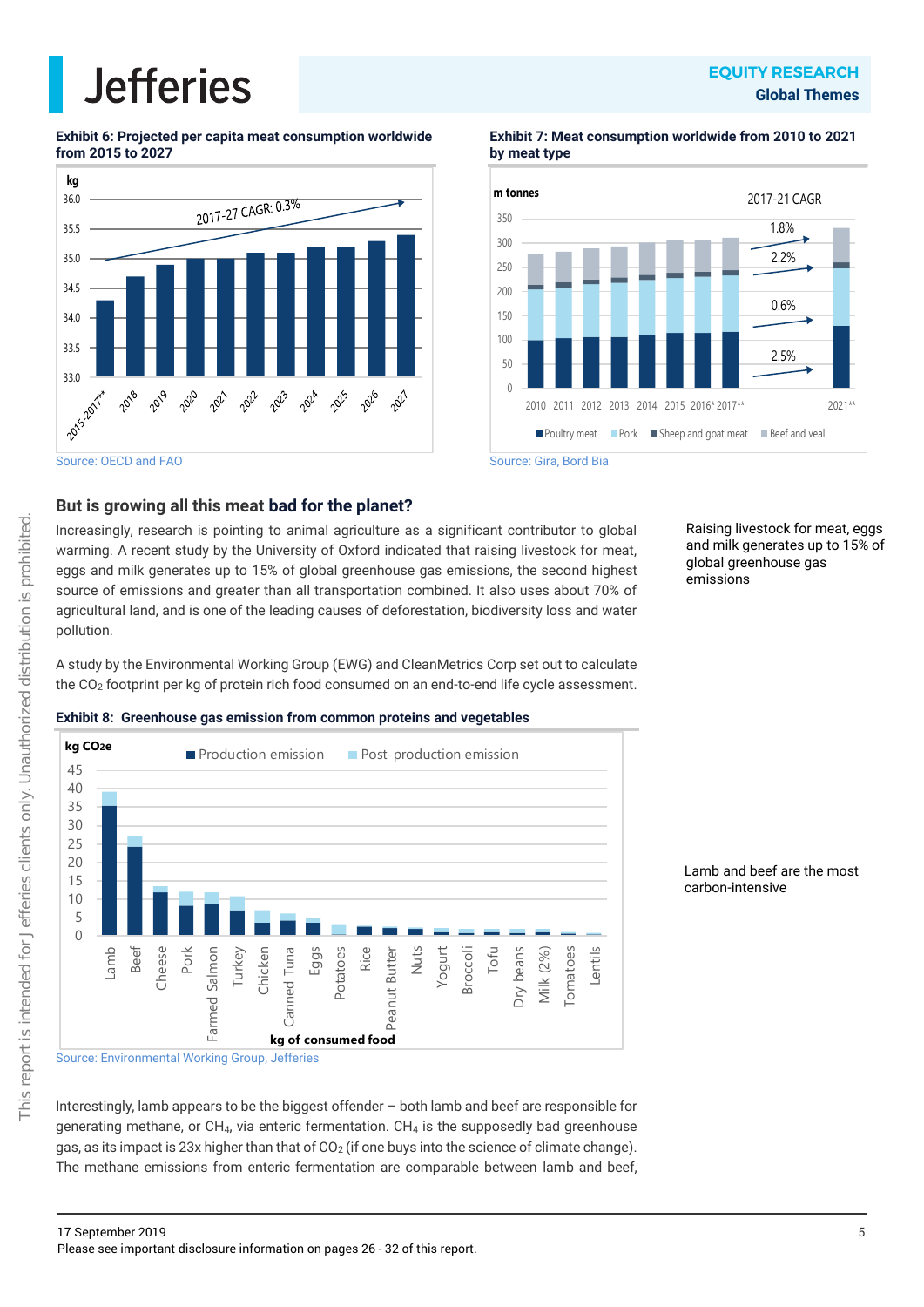however, lamb tends to have higher net greenhouse gas (GHG) emissions because lambs produce less meat in relation to live weight than cows.

### **There is some evidence that eating too much meat is bad for us**

An overly meaty diet has been linked to heart disease, diabetes and certain cancers—things our distant ancestors never had to worry about, because they didn't live long enough to die as a result of such chronic diseases.

However, the only clear way to ascertain the long-term health impact of meat in people's diets is through epidemiological cohort studies in which tens of thousands of participants report their dietary intakes, and their health is followed over many years in order to identify the association between meat consumption and risk of disease. The results of these studies have to be interpreted so as to allow for potential confounding factors. Randomized controlled trials in humans are extremely difficult to conduct, especially over more than a few weeks or months, so it is difficult to measure the long-term effects on health.

Meat is a good source of energy and a range of essential nutrients, including protein and micronutrients such as iron, zinc and vitamin B12. In high-income countries, large prospective studies and meta-analyses generally show that total mortality rates are modestly higher in participants who have high intakes of both red and processed meat than in those with low meat intakes. However, part of this may be due to the linkage of high meat intakes with other major risk factors such as smoking, alcohol consumption and obesity, because the information needed to remove statistically the influence of these confounding factors may not be available.

The strongest evidence for an adverse effect of high meat intake on health is colorectal cancer. The World Health Organization's International Agency for Research on Cancer has classified processed meat as carcinogenic to humans because of an association with colorectal cancer, and red meat is classified as probably carcinogenic to humans, again based mainly on evidence of links to colorectal cancer.

### **Other issues facing traditional meat include the use of antibiotics and**

### **proximity of production facilities to residential areas**

Modern animal husbandry is increasingly reliant on antibiotics, yet resistance appears to be increasing. If unaddressed, the growth of antibiotic resistance is projected to become a significant public health issue. Although there is no clear evidence that antibiotics in foods harm people directly, many commentators agree that the over-use of antibiotics in foodproducing animals is a problem. It can contribute to the development and spread of drugresistant bacteria, which is a potential risk to public health.

Another key impact of the rise of intensive meat production is the impact on local communities. A 2016 report by the European Environmental Agency found that 94% of ammonia emissions in Europe are now generated by agricultural activities, such as manure storage and slurry spreading. Another study found that in the Netherlands, the lung function of people living close to pig farms was on average 5% worse than that of people living further away from such farms. In the US, meat processor Tyson Foods has faced several community issues, including disbursing a US\$500,000 community service payment for an accidental discharge from a Tyson Foods facility in Missouri in 2014 and local protests that have derailed plans to build a new poultry plant in Kansas in 2017.

Meat in moderation is a good source of energy and nutrients

Manure from animal feedlots is a significant environmental issue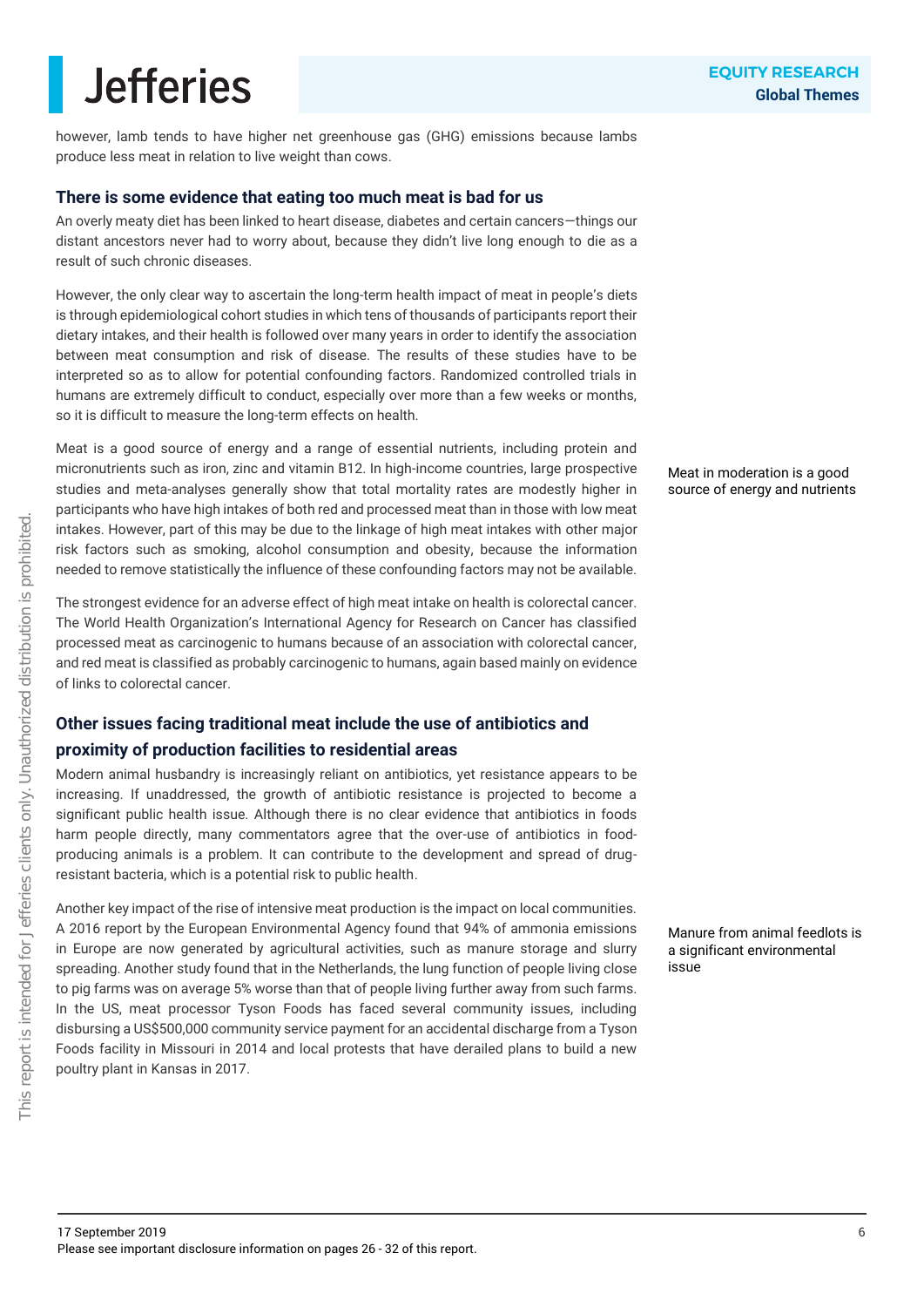

### **A number of corporates are starting to take meat off their menus**

#### **Exhibit 9: Snapshot of corporates that are taking meat off their menu**

| <b>Type</b>     | Company            | <b>Details</b>                                                                                                                                                                                                                                                                                                                                                                                                                                                                           |
|-----------------|--------------------|------------------------------------------------------------------------------------------------------------------------------------------------------------------------------------------------------------------------------------------------------------------------------------------------------------------------------------------------------------------------------------------------------------------------------------------------------------------------------------------|
| meat<br>emoving | Virgin<br>Atlantic | Airline Virgin Atlantic has been removing ingredients deemed unsustainable such as beef, unsustainable<br>palm oil, and soy from in-flight menus. The initiative is part of the company's ongoing partnership with<br>the non-profit organization the Sustainable Restaurant Association (SRA).<br>Founder Richard Branson is quoted as saying that animal agriculture will soon be a thing of the past. He<br>is also reported to be an investor in clean meat start-up, Memphis Meats. |
| WeWork          |                    | Company policy changed in 2018, specifically removing red meat, poultry and pork from company<br>menus and expenses policy.                                                                                                                                                                                                                                                                                                                                                              |
| meat            | <b>Ikea</b>        | According to a press release, Ikea is working on the development of a new meatball that looks and tastes<br>like meat but is made from plant-based proteins. The plan is to begin customer-facing tests early 2020.                                                                                                                                                                                                                                                                      |
| replacing       | Del Taco           | In April 2019, Del Taco announced a partnership with Beyond Meat to sell plant-based beef in its tacos.<br>According to a spokesperson for the company, the Beyond taco was one of the most successful product<br>launches in the company's history, with two million sold by end of June 2019.                                                                                                                                                                                          |
|                 | <b>Burger King</b> | Rolled out sales of the soy based Impossible Whoppers across all 7000 US locations.                                                                                                                                                                                                                                                                                                                                                                                                      |

#### Source: Jefferies

### **There are emerging discussions about a "Meat Tax"**

Given the climate impact and increasing focus on possible negative health impacts of a meat heavy diet there is some evidence of growing calls for a Meat Tax. The global increase in sugar taxes being introduced around the world suggests that one potential future for the meat industry includes a similar tax.

Early talk of a "sin" tax for meat

Like sugar, red meat has been linked to an increased risk of cancer, heart disease diabetes, which is what also laid the groundwork for similar taxes.

#### **Exhibit 10: Countries with discussions on "Meat Tax"**

| <b>Country</b> | <b>Details</b>                                                                                                                                                                                                                                                                                               |
|----------------|--------------------------------------------------------------------------------------------------------------------------------------------------------------------------------------------------------------------------------------------------------------------------------------------------------------|
| Germany        | August 2019: lawmakers from across the political spectrum proposed raising<br>VAT on meat from 7% to 19%.<br>They say that would decrease the nation's consumption of meat, a win for<br>animal welfare and for the environment.                                                                             |
| Denmark        | The Danish Council of Ethics recommended an initial tax on beef, with a view<br>to extending the regulation to all red meats in future. It said that in the long<br>term the tax should apply to all foods at varying levels depending on climate<br>impact.                                                 |
| Sweden         | Plans to introduce a meat tax in Sweden were initially discussed by Sweden's<br>Agricultural Board in 2013, but with no successful outcome. Interest in the<br>concept has now been reignited as a petition launched by the environmental<br>campaign group Swedish Food and Environment Information (SMMI). |

Source: Jefferies

### **A meat tax in the US? – Will likely be a big battle**

The traditional meat industry in the US is a formidable lobbying force, and as such the likelihood of a quick and easy implementation of a Meat Tax are extremely low. Our North American Food analyst *Kevin Grundy* believes a meat tax is very unlikely at the federal level, and indicates that a read-through from the soft drink industry, which has fought the sugar tax state by state, county by county, for many years, suggests that traditional meat producers could behave in a similar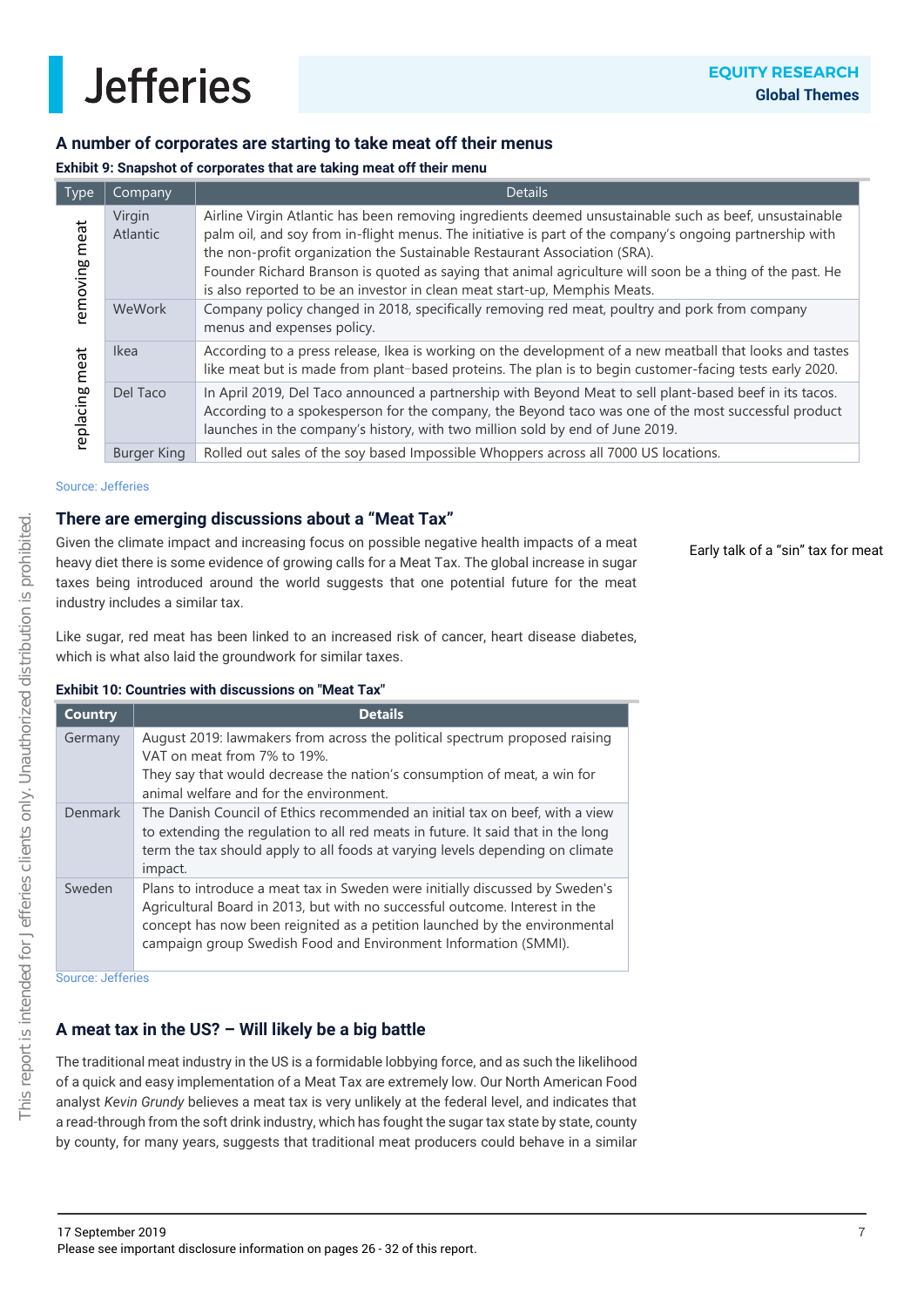fashion. It is important to note that the US accounts for approximately 12% of current global meat consumption.

### **Sugar taxes have had mixed results**

Despite once being considered a fringe policy issue, sugar taxes have spread around the world. A recent review of sugar taxes globally carried out by the University of Otago and published by *Science Daily* in June 2019, said on average the purchase of sugary drinks dropped by 10% when laws were introduced. The study looked at the impact in four US cities, Spain, Chile, France and Mexico. The World Health Organization recommends governments impose a 20% tax on sugary drinks, saying the evidence for reduced consumption and meaningful health effects is strongest for this food category. Most notably, the US has not introduced a sugar tax at the federal level, however, some states have done so on their own (see our Jefferies note from 2016: Food & [Beverages: Election '16: Public Opposes "Sugar Tax"…](https://javatar.bluematrix.com/pdf/Aeh5DlkS)).

#### **Exhibit 11: Countries implemented / proposed sugar tax**

| Country      | Existing<br>tax $(Y/N)$ | <b>Details</b>                                                                                                                                                                                                                                          |  |
|--------------|-------------------------|---------------------------------------------------------------------------------------------------------------------------------------------------------------------------------------------------------------------------------------------------------|--|
| Australia    | N                       | The Australian Beverages Council announced in June 2018 that the industry would cut sugar<br>content by 10% by 2020, and by another 10% by 2025. The Australian Medical Association<br>continues to press for a sugar tax                               |  |
| Chile        | Y                       | The tax rate was increased from 13% to 18%, for drinks containing 6.25g added sugar per 100ml. In<br>contrast, the tax rate on drinks with less added sugar was decreased to 10%. This has led to a 21%<br>decrease in the consumption of sugary drinks |  |
| Colombia     | N                       | A 2016 proposal for a 20% sugary drink tax was turned down by the Colombian legislature despite<br>popular support for it                                                                                                                               |  |
| Denmark      | N                       | A sugar and fat tax that previously existed were repealed in 2013 and 2014                                                                                                                                                                              |  |
| France       | Υ                       | First introduced a targeted tax on sugary drinks at a national level in 2012                                                                                                                                                                            |  |
| Hungary      | Y                       | First introduced in 2011                                                                                                                                                                                                                                |  |
| Mexico       | Υ                       | Tax approved in Oct 2013, a 2017 study showed consumption was down by more than 6%                                                                                                                                                                      |  |
| Norway       | Y                       | Jan 2018 the government increased the tax                                                                                                                                                                                                               |  |
| Portugal     | Υ                       | Introduced in 2017                                                                                                                                                                                                                                      |  |
| Philippines  | Y                       | Law passed in late 2017 included a tax on sugar sweetened drinks                                                                                                                                                                                        |  |
| Ireland      | Υ                       | Tax introduced in May 2018                                                                                                                                                                                                                              |  |
| South Africa | Y                       | Introduced in 2018, first African country to do so. Set at 20% or 2.29 cents per gram of sugar                                                                                                                                                          |  |
| Singapore    | N                       | In late 2018 the Ministry of Health began consultation on measures which include a sugar tax                                                                                                                                                            |  |
| <b>UK</b>    | Y                       | Introduced in 2016 called the "soft drinks levy"                                                                                                                                                                                                        |  |
| <b>US</b>    | $\mathsf{N}$            | Some cities (Philadelphia, Berkeley) have introduced their own tax                                                                                                                                                                                      |  |

Source: Jefferies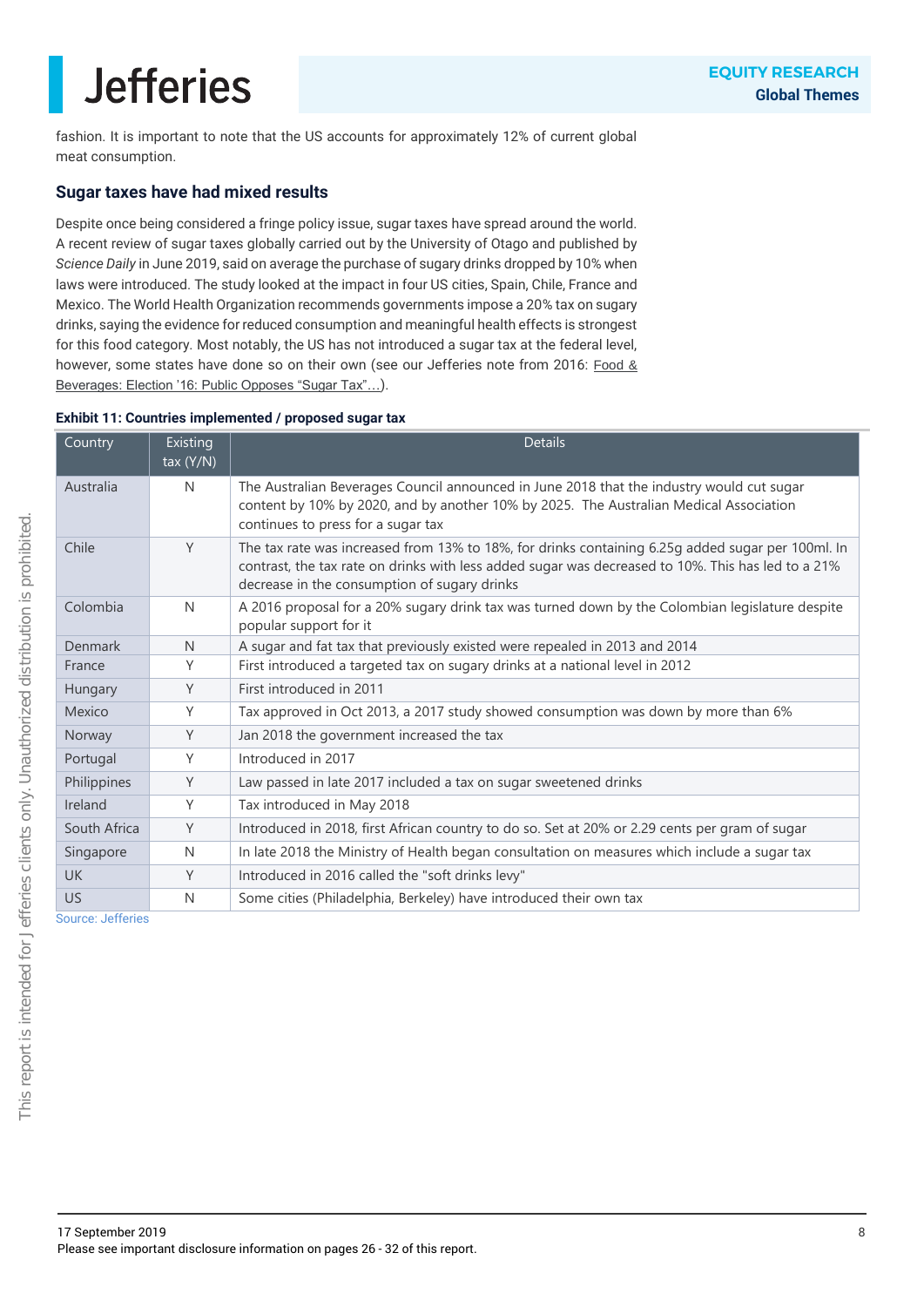### *Swine Fever Presents an Opportunity for China's Alternative Meat Industry*

*The African swine fever epidemic currently sweeping through China has thrown a light on the sustainability issues facing its meat industry, and in particular highlights the pork industry's vulnerability to epidemics. After suffering a devastating blue ear disease outbreak in 2006/7, the Chinese pork industry is battling to contain an outbreak of African swine fever that has now reached the main pork producing area in SW China, sending pork prices in the country to an all-time high. The current epidemic started in 2018 and has resulted in the culling of millions of animals. The virus is transmitted by ticks and direct contact between animals, as well as contaminated food, animal feed and people travelling between places. But there is currently no vaccine available for African swine fever and the mortality rate can be as high as 100%. It has not yet been known to infect humans.*

*Pork prices have already risen 40% in 2019 on shortages. The epidemic has brought into question the sustainability of the pork industry in China, and consumers in China are looking for alternatives to pork or pork that is imported from countries free from swine fever. This could act as a strong catalyst for an emerging alternative meat industry in China.* 

### **Chinese Wholesale Pork Price Rising on Shortages Due to African Swine Flu**

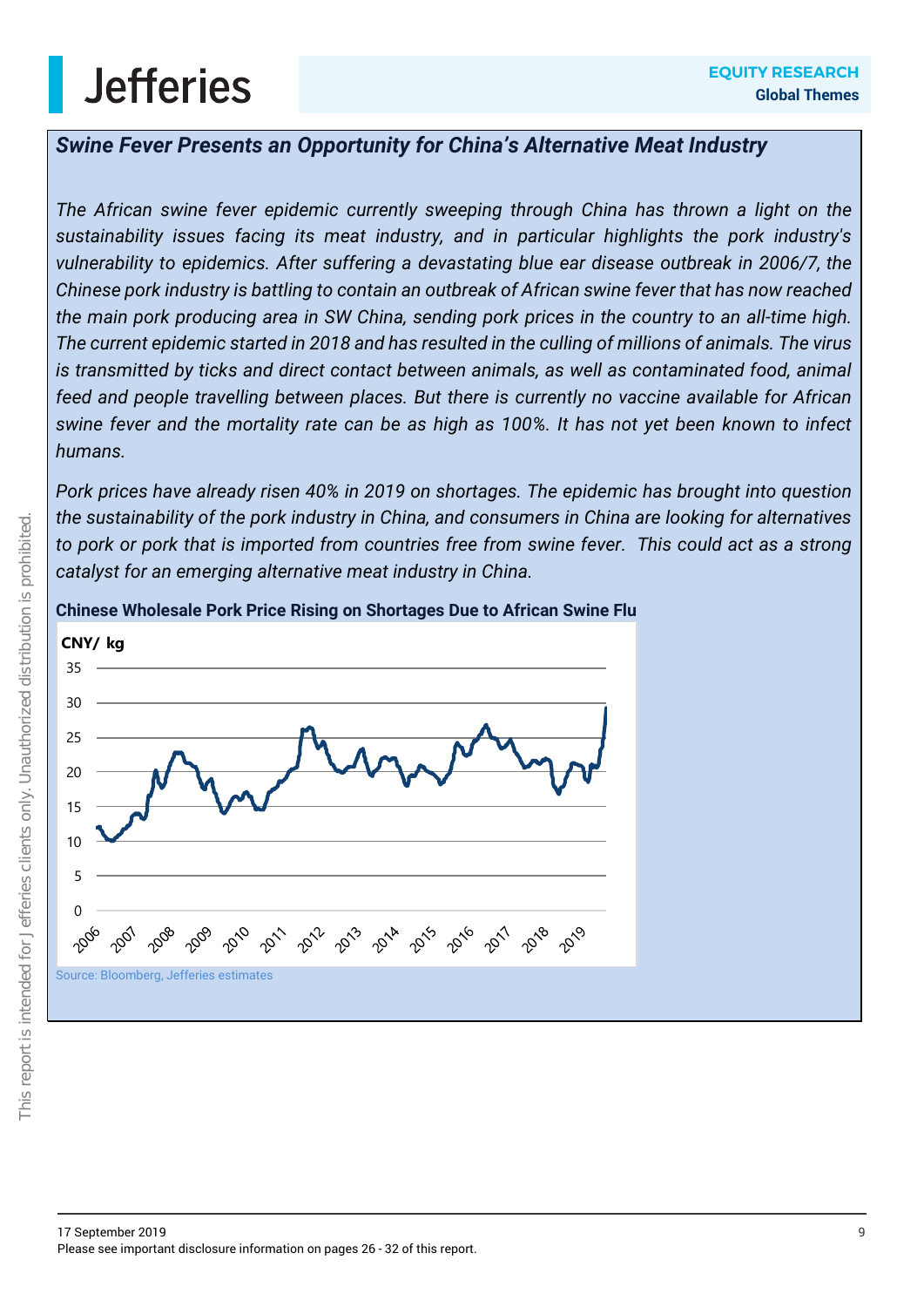### **Alternative Meats Could Significantly Disrupt the Industry**

A three-way battle is emerging over the future of meat. Initially, this battle is being fought over red meat such as lamb and beef, but there are already signs that poultry, veal, pork, fish and shellfish meat could be disrupted.

**Plant-based** – This already established and commercialized process uses hemoglobin and binders, extracted via fermentation from plants, which imitates the sensory profile of meat and even blood to complete the meat-like experience. Using vegetable oils can help to provide fat for the cooking process. Some plant-based producers use pea protein as a base while others are using wheat and potatoes proteins. Scientists have been able to mimic an iron rich molecule called heme, that is abundant in muscle. They have engineered yeast to help through fermentation mimic a plant-based heme source.

**Cellular-based** – also sometimes called Lab Meat or clean meat. This process of cell-based production uses a live animal's adult muscle stem cells, raising them in a nutrient-rich environment until they take on the look and shape of the desired meat. The process leverages the natural propensity for the cell to divide and keep on dividing. One of the many challenges is to force cells to develop into different types of meat – muscle, fat, tendon etc. In order to form the meat substitute into something that resembles conventional meat, scaffolding structures are needed. The first lab-grown burger was presented at a news conference in London in 2013, its tissue grown in a lab at Maastricht University in the Netherlands at an estimated cost of over US\$500,000 per pound. Now, the US has at least 9 cell-culturing companies, more than 20 worldwide and with potentially more companies gearing up in China. The Bill and Melinda Gates Foundation that has also invested in this space has flagged cellular agriculture as one of the five food technologies that could bring about real change in developing world.

Winston Churchill appears to have gone some way towards predicting this disruption. In 1932 he wrote a predictive essay that was published in the March 1932 edition of *Popular Mechanics*

*"New strains of microbes will be developed and made to do a great deal of our chemistry for us. With a greater knowledge of what are called hormones, i.e., the chemical messengers in our blood, it will be possible to control growth. We shall escape the absurdity of growing a whole chicken in order to eat the breast or wing by growing these parts separately under a suitable medium. Synthetic food will, of course, also be used in the future.*"

#### **Exhibit 12: Comparison of production process and cost of traditional vs alternative meat**

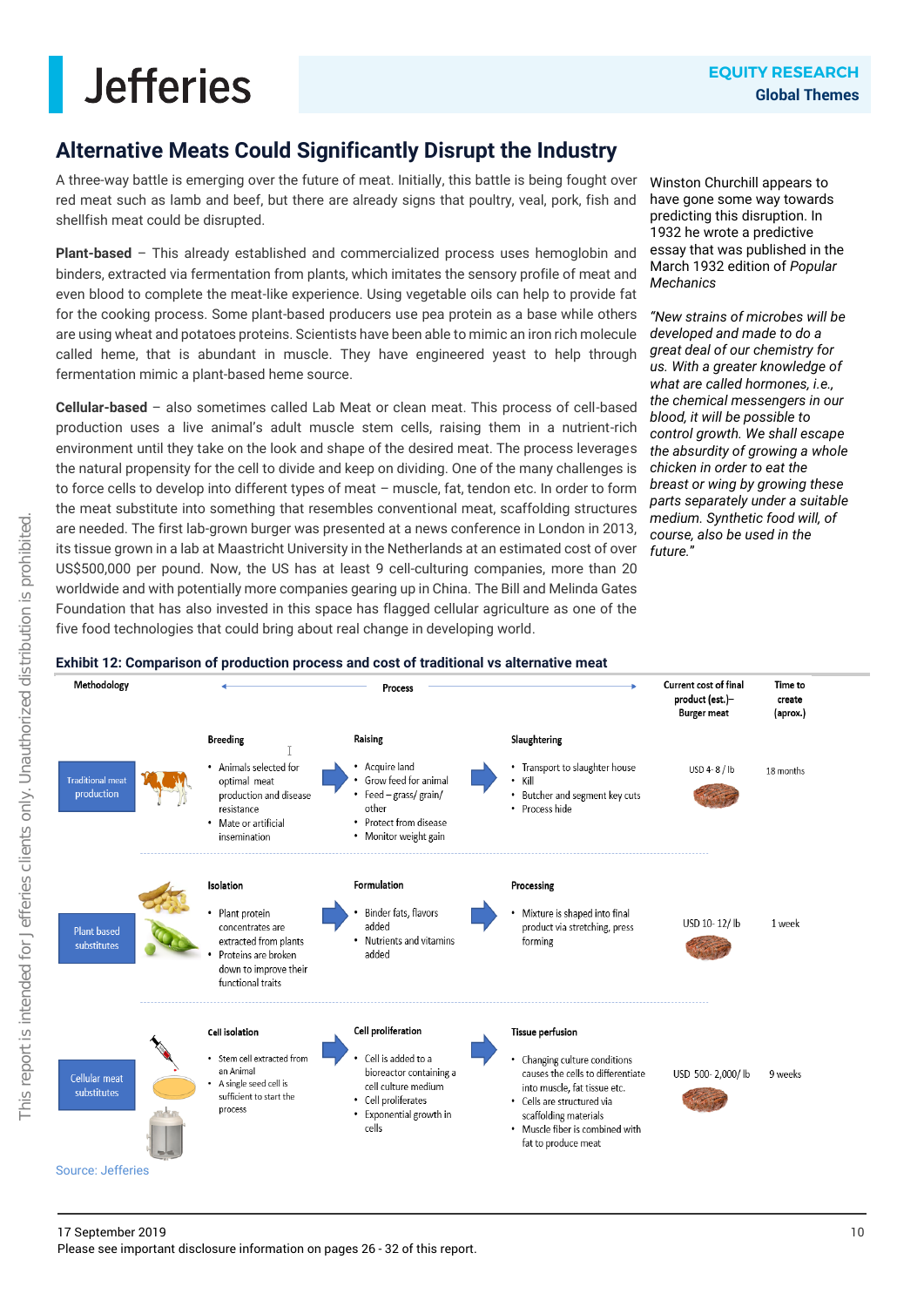### **Cellular meat alternatives currently costly, but will get cheaper fast**

Cultured meat is currently produced using many of the same tissue engineering techniques traditionally used in regenerative medicine and as a result the costs are extremely high. So high in fact that currently no commercial products are yet available. In 2013, the emerging biotech field of lab-grown meat products held a tasting of a lab-grown burger that cost US\$330,000 dollars. While many people are skeptical that industries pursuing the development of cellcultured meat would create an affordable product anytime soon, many biotech companies say that they are approaching an affordable product.

Memphis Meats claim that it can currently produce a pound of lab-grown meat for approximately US\$2,400 dollars, a big decline from the cost 5 years ago. Memphis Meats hope to have the cost of a lab-grown burger down to around US\$5 within a few years. Another startup called Future Meat Technologies currently produces around a pound of meat for US\$360 and believes it can reduce the cost down to somewhere between US\$2.30-4.50 by 2020/21.

One of the biggest expenses in growing cells is the culture medium. The mixture in the bioreactor that encourages cell proliferation is a liquid made up of amino acids, sugars and salts, vital foods to help cells divide and grow. Future Meat Technologies has indicated that it is deploying a process that can clean and recycle the medium. Its process also avoids using serums, which are made from animal blood, and which have been used by some other companies working in the field and are both expensive and unappealing to consumers who want to avoid animal products entirely.

Some industry experts believe that cellular grown meat will eventually be cheaper than traditional meat from animals. Along with other advantages, such as avoiding the risk of contaminants like salmonella, and eliminating the need for antibiotics, which are heavily used in animal husbandry today, many think that this clean meat could eventually be in a position to replace the traditional version, subject to consumer and regulatory acceptance.

### **Cellular meat needs to move from lab to commercial scale**

Currently, the culture medium costs in excess of US\$400 per litre and we estimate that to grow 1 kg of meat in the lab could require 500-1000 L, hence the high cost of meat that has been grown so far. To scale up to a batch process that can produce 2,000 to 5,000 kg of meat at a time will require bioreactors as large as 20,000 L.

Future Meat Technologies currently produces around a pound of meat for approximately US\$360 and believes that it can reduce the cost down to somewhere between US\$2.30 to US\$4.50 by 2020/21

Can cellular meat begin to compete on price?

The move to commercial scale meat production requires a more than 10x fall in the cost of culture medium

### **Exhibit 13: Example of possible cost reductions in commercializing cellular meat**

|                                 | Current bench-based prototype production | <b>Fully commercial industrial production</b> |              |
|---------------------------------|------------------------------------------|-----------------------------------------------|--------------|
|                                 |                                          | <b>Highest</b>                                | Lowest       |
| <b>Starting cells</b>           | $2.5$ ml                                 | $2.5$ ml                                      | $2.5$ ml     |
| Growth medium cost (US\$/L)     | 400                                      | 40                                            | 0.5          |
| <b>Bioreactor size</b>          | 50L - 100L                               | 20,000L                                       | 20,000L      |
| Maximum cell density in medium  | $4x10^7$ /ml                             | $4x10^7$ /ml                                  | $4x10^7$ /ml |
| Medium needed                   | 1000L                                    | 140,000/L                                     | 20,000L      |
| Time needed for cells to double | 28 hours                                 | 28 hours                                      | 28 hours     |
| Days to maturity                | 20 days                                  | 40 days                                       | 50 days      |
| Number of doublings needed      | 18                                       | 24                                            | 24           |
| Meat harvest per batch          | 1kg                                      | 3,500kg                                       | 3,500kg      |
| Yield per L of medium (kg/L)    | 0.001                                    | 0.025                                         | 0.175        |
| Material cost of meat (US\$/kg) | $2,000 - 3,000$                          | 200                                           | 1.5          |

Source: GFI, Jefferies note assume 1Kg of meat contains 8 x1012 cells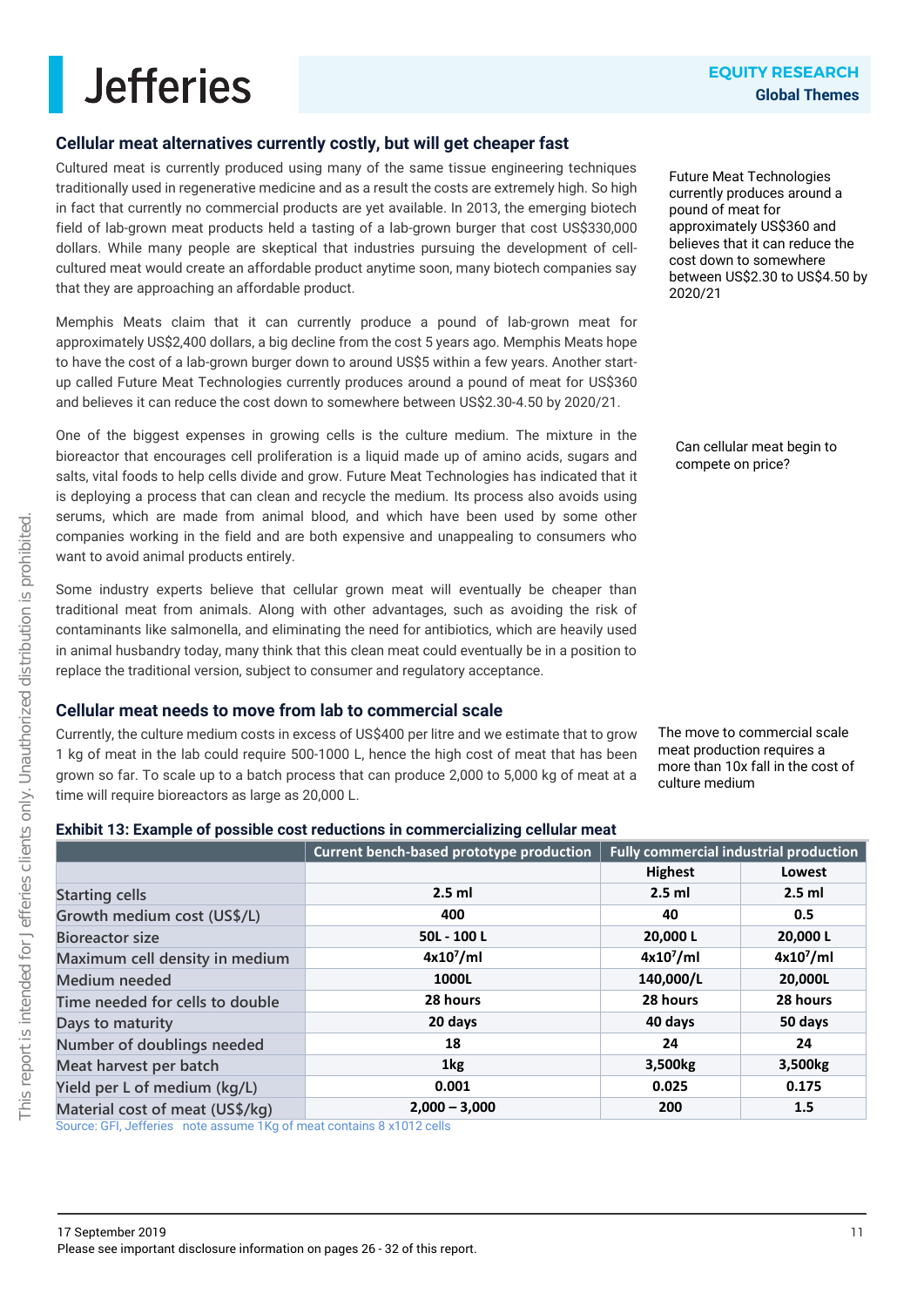In order to deliver the step reduction in the cost of production the industry will need to significantly cut the cost of the substrate culture that the cells grow in. A typical substrate used by this emerging industry might have similar properties to Essential 8TM – produced by Thermo Fisher Scientific. This is a product that helps cells to grow and divide. It contains the essential nutrients, amino acids and compounds that stem cell cultures need. Its currently sold in 0.5 L bottles and is not produced on the 140,000 L scale described above.

### **Traditional meat producers will lobby hard for status quo**

Livestock constitutes more than 40% of agricultural output by price, and meat production, processing and retailing is a significant economic sector in many countries. The sector has considerable political influence and allocates large amounts of money to advertising, lobbying and marketing. Lobbying from the meat industry was intensive during the formulation of US Dietary Guidelines, and some NGOs claimed that this influenced eventual recommendations. Non-state bodies seek to influence policy on meat and other food types, often by developing alternative narratives that resonate with sections of the public. Issues raised include animal welfare, the idea of what is "natural," and how production systems accord with worldviews on economic equity and globalization versus localization.

The sector has considerable political influence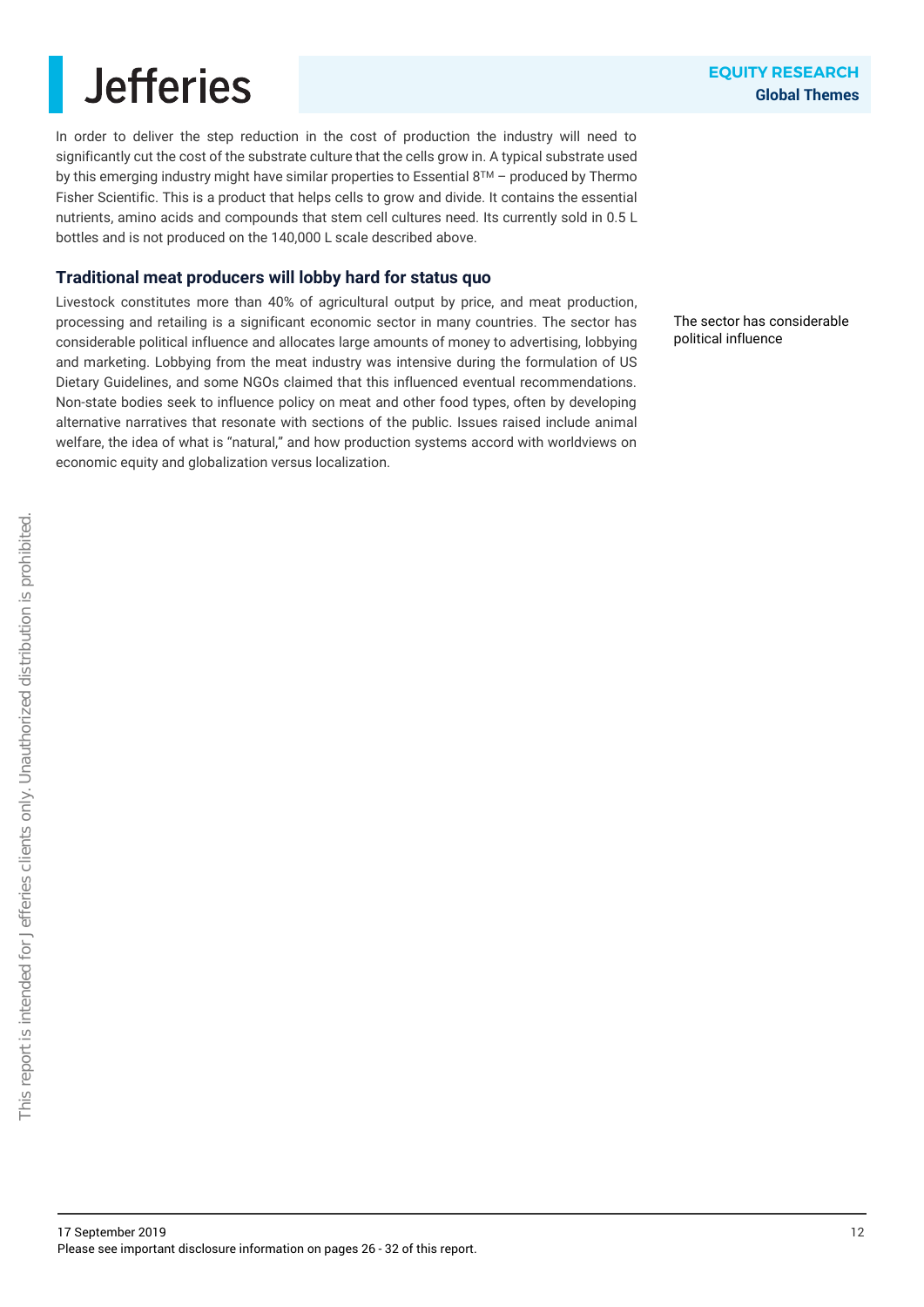### **Jefferies Envisages a Number of Possible Futures for the Alternative Meat Industry**

Looking forward, there a number of factors that can influence how fast and how large the alternative meat industry can grow. Technology is clearly a key factor, but it is increasingly useful to simply assume that technology will find solutions to help lift productivity and reduce costs. It is just a timing issue. This leaves us two drivers that we consider to be critical: government policy and regulation and consumer tastes and adoption. In the matrix below we have tried to envisage a number of possible futures, some of which might include a tax on traditional meat that could lift the cost of that product, making alternative meats more competitive. Some alternative futures could be negative for the alternative meat industry, specifically ones that involve some kinds of product failure that results in significant recalls of product for health or safety reasons.

#### **Exhibit 14: Axis of Uncertainty for the Alternative Meat Industry**



Note: Size of circle represents total addressable market of alternative meat by 2040 in US\$ (unadiusted for inflation)

Source: Jefferies

### **We estimate the size of global alternative meat market could grow to US\$240bn by 2040**

In our base case, we assume a 3% CAGR for global meat sales over 2018-40e to US\$2.7tn and we assume the market share of cellular meat and plant-based meat to amount to 7%/2% in 2040 from 0%/1% in 2018, amounting to US\$240bn sales in total.

In our bull case, we keep our 3% CAGR assumption for global meat sales over 2018-40e unchanged. However, the introduction of a global Meat Tax in 2030 should lift the price of conventional meat by 10%, and we expect an acceleration in alternative meat adoption with the cellular meat/plant-based meat market share growing to 14%/4% in 2040, representing US\$470bn sales in total.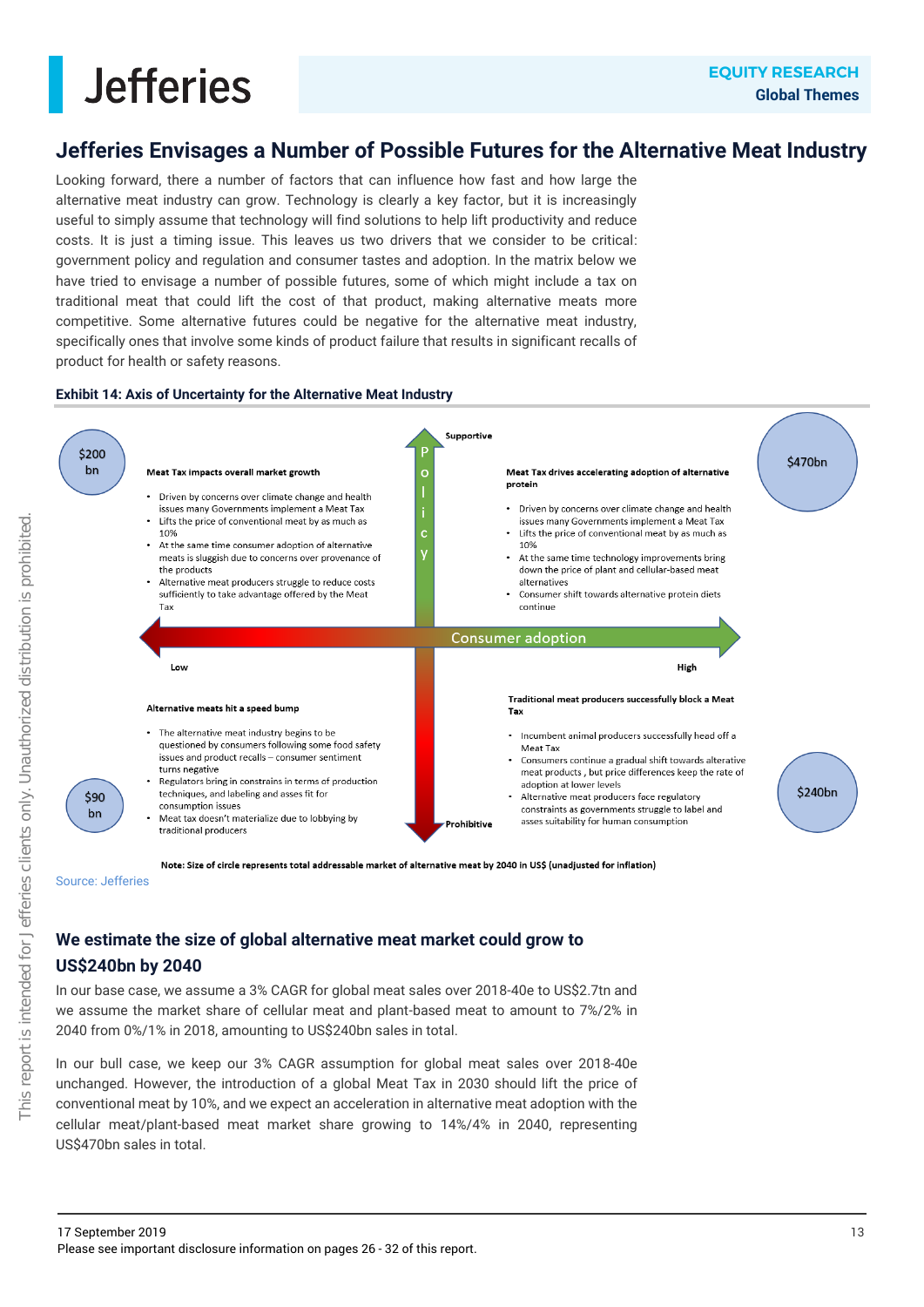In our bear case, we lower our growth assumption for global meat sales to 2% CAGR over 2018- 40e, assuming a slowdown in global meat consumption on the back of increased level of health concerns. More than that, we expect several headwinds facing the alternative meat industry, including 1) weaker consumer confidence on regulations and product recalls in 2022 and 2) no Meat Tax. Hence, we expect the adoption of alternative meat will be much slower with cellular meat/plant-based meat market share only reaching 3%/1% in 2040, translating into US\$90bn sales in total.





Plant-based and cellular meat consumption grows at **12% CAGR** over 2018-40e

**Exhibit 16: Bull Case: Estimate of global market size alternative meat products - US\$470bn by 2040**



Plant-based and cellular meat consumption grows at **15% CAGR** over 2018-40e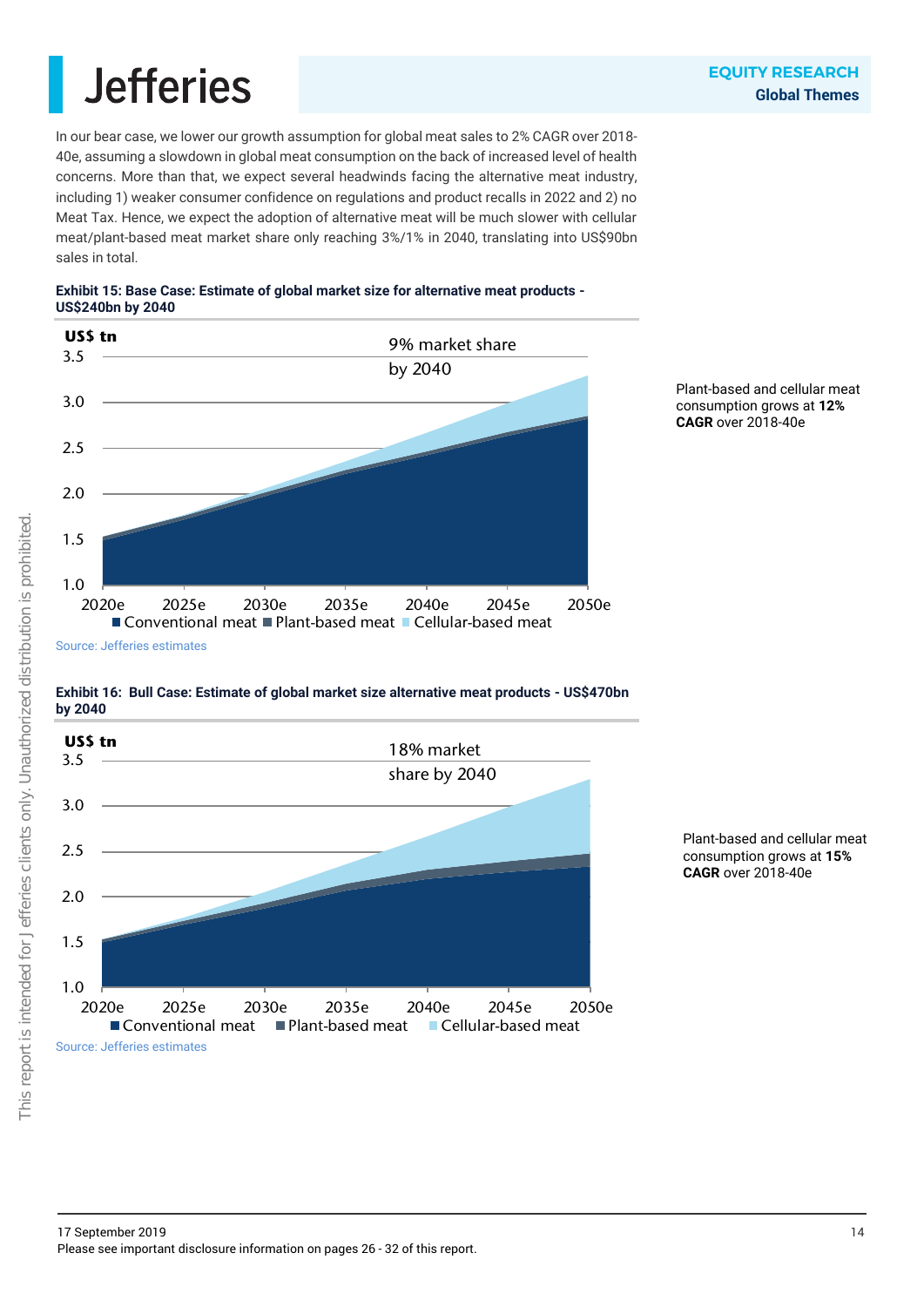**Exhibit 17: Bear Case: Estimate of global market size for alternative meat products - US\$90bn by 2040**



Plant-based and cellular meat consumption grows at **7% CAGR** over 2018-40e with total meat consumption only growing at 2% CAGR vs 3% CAGR in our bull and base case

Source: Jefferies estimates

### **Have we ever witnessed this kind of disruption before?**

In the scenarios above we are projecting varying degrees of displacement / disruption. In our bull case above, plant-based alternative meat and cellular-based alternative meat combined reach 18% market share by 2040, and 30% by 2050. This level of penetration into a significant and established traditional meat industry may at first glance appear fanciful. However, there are examples of this kind of displacement taking place over similar time frames. Take genetically modified (GMO) corn, cotton and soybean, as the graph below demonstrates - in the US they moved from almost no market share to 90%+ in almost 2 decades. It is important to note that more than 90% of GMO corn is currently fed to animals.

The shift on GMO corn, cotton, and soybeans is significant in the US





Source: USDA, Jefferies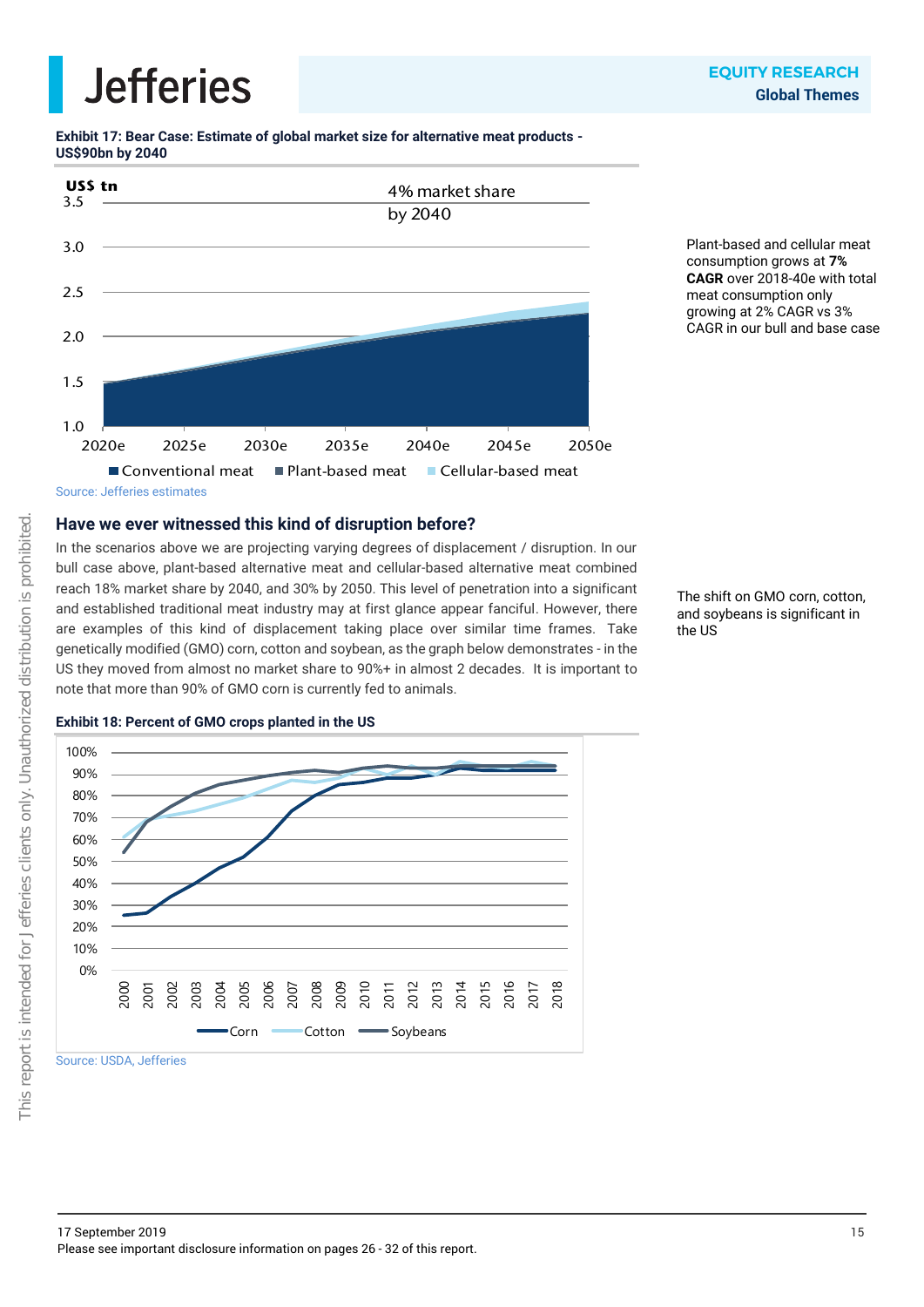Another example is the ongoing disruption of the milk category in the US by the plant-based milk alternatives such as soybean milk, according to our US Food Analyst Kevin Grundy (see our Jefferies note - Growth Appeal: Lifting [Estimates and PT Post Strong 2Q Results, Hold July](https://javatar.bluematrix.com/pdf/Ti5R85ro)  [30, 2019\)](https://javatar.bluematrix.com/pdf/Ti5R85ro). Plant-based milk alternative market size now amounts to US\$2.1bn in the US, representing 13% of the total market size of the milk category in the US. And unlike the example of GMO food, there is an actual taste difference between dairy milk and plant-based milk alternatives. At 13% market share, meat alternatives would represent a US\$35bn opportunity in the US given the existing size of the US meat market. Assuming alternative meat achieves 13% world meat market share by 2040, this would translate to US\$350bn sales (based on our global meat market size of US\$2.7tn), compared to US\$240bn in our base case.





Source: Beyond Meat, Jefferies

### **Regulation of alternative meats still at an early stage**

For policymakers, civil society and industry incumbents, meat analogues raise a number of challenging questions:

- Do meat analogues belong in their own realm of meat alternatives or that of conventional meat?
- How should they be defined and regulated by lawmakers?
- And what position do they hold in a sustainable, healthy and equitable food system?

With innovation fast taking place, policymakers are being forced to respond quickly to new production methods and products. However, regulation is also being used as the new battleground by the traditional (and powerful) animal protein lobbies to slow the growth of the alternative protein sector. In the US, 24 states have passed legislation barring the use of words such as "steak", "burger" and "milk" for plant-based foods.

### **Exhibit 20: Regulation on alternative meats in the EU and US**

| Region    | <b>Details</b>                                                                                                                                                                                                                                                                                                                                                                                                                                                                                                                                                                                                                          |
|-----------|-----------------------------------------------------------------------------------------------------------------------------------------------------------------------------------------------------------------------------------------------------------------------------------------------------------------------------------------------------------------------------------------------------------------------------------------------------------------------------------------------------------------------------------------------------------------------------------------------------------------------------------------|
| EU        | Newly-developed foods are regulated under the Novel Food Regulation<br>$\bullet$<br>In the EU, cultured meat will be regulated under the Novel Food Regulation unless GMOs are used during production<br>$\bullet$<br>Plant-based alternative meat may not require authorization under the Novel Food Regulation if the component<br>$\bullet$<br>ingredients and processing techniques already have a history of use in the EU. - In the case of the Impossible Burger,<br>which contains plant 'heme' produced using GM yeast, authorization under either the Novel Food Regulation or the<br>GMO Regulation is likely to be required |
| <b>US</b> | USDA and FDA have jointly announced a framework for regulating cell-based meat and poultry<br>$\bullet$<br>Initial details are scant, but the USDA will oversee food processing, labeling, and distribution, and the FDA conducting<br>inspections and safety checks                                                                                                                                                                                                                                                                                                                                                                    |

Source: Jefferies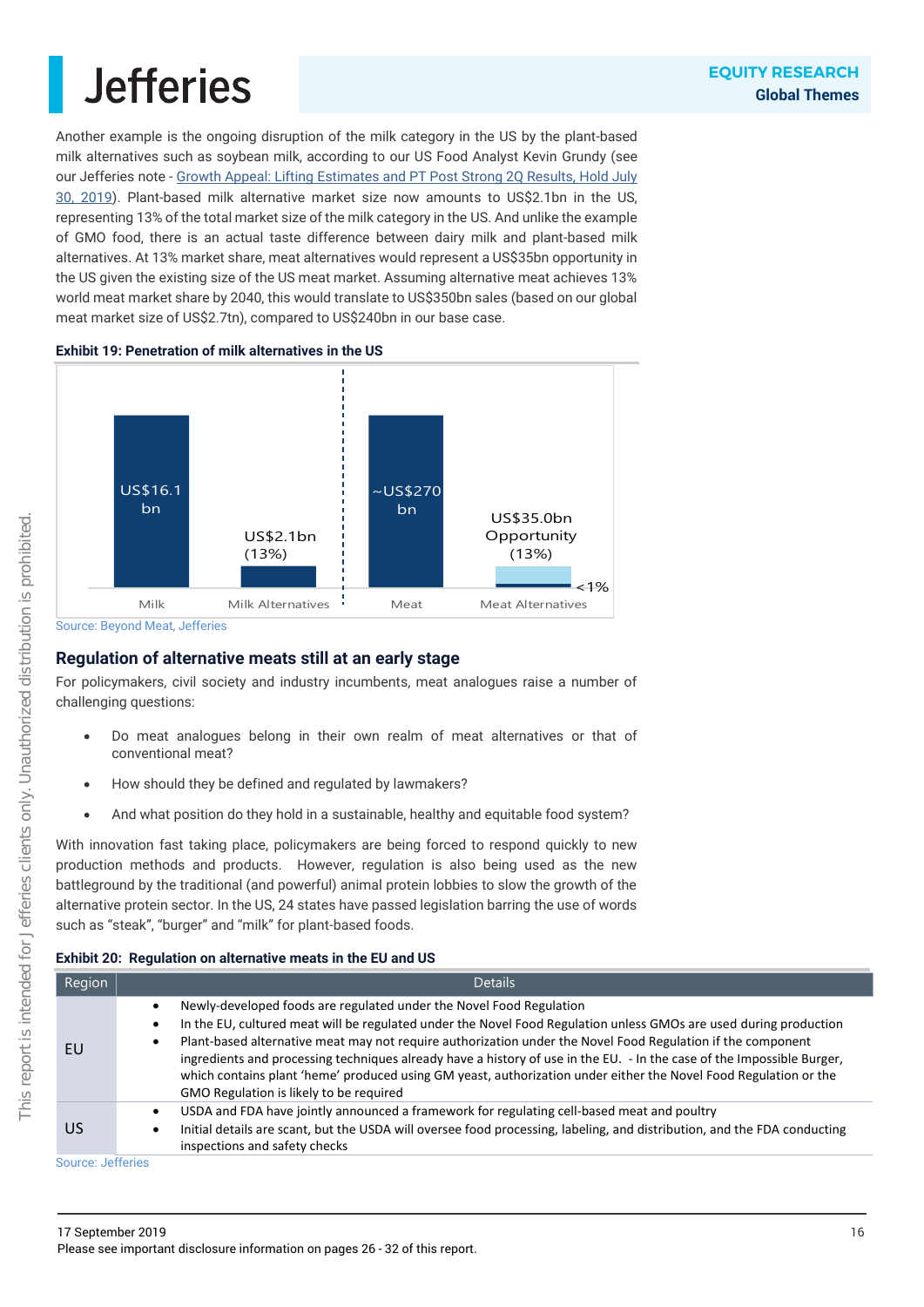

### **Product labeling likely to be an issue for the time being**

Labelling is one of the main regulatory bottlenecks for plant-based meat options already on the market and will likely be an issue for cell-cultured meats when they make it to market in the near future. Difficulties relate to the legal or customary name under which they may be marketed. In the absence of specific regulations on plant-based meat or cultured meat, it's likely that the basic principles of product information provided to consumers will apply in that it be clear, precise, easy to understand and not misleading.

In the US, there is a debate taking place as to how to label these products. Options include "cellbased meat," "slaughter-free meat," or "clean meat". Some states have tried to move to prevent the product being called meat, however, we believe that the USDA labeling authority is very likely to override the states.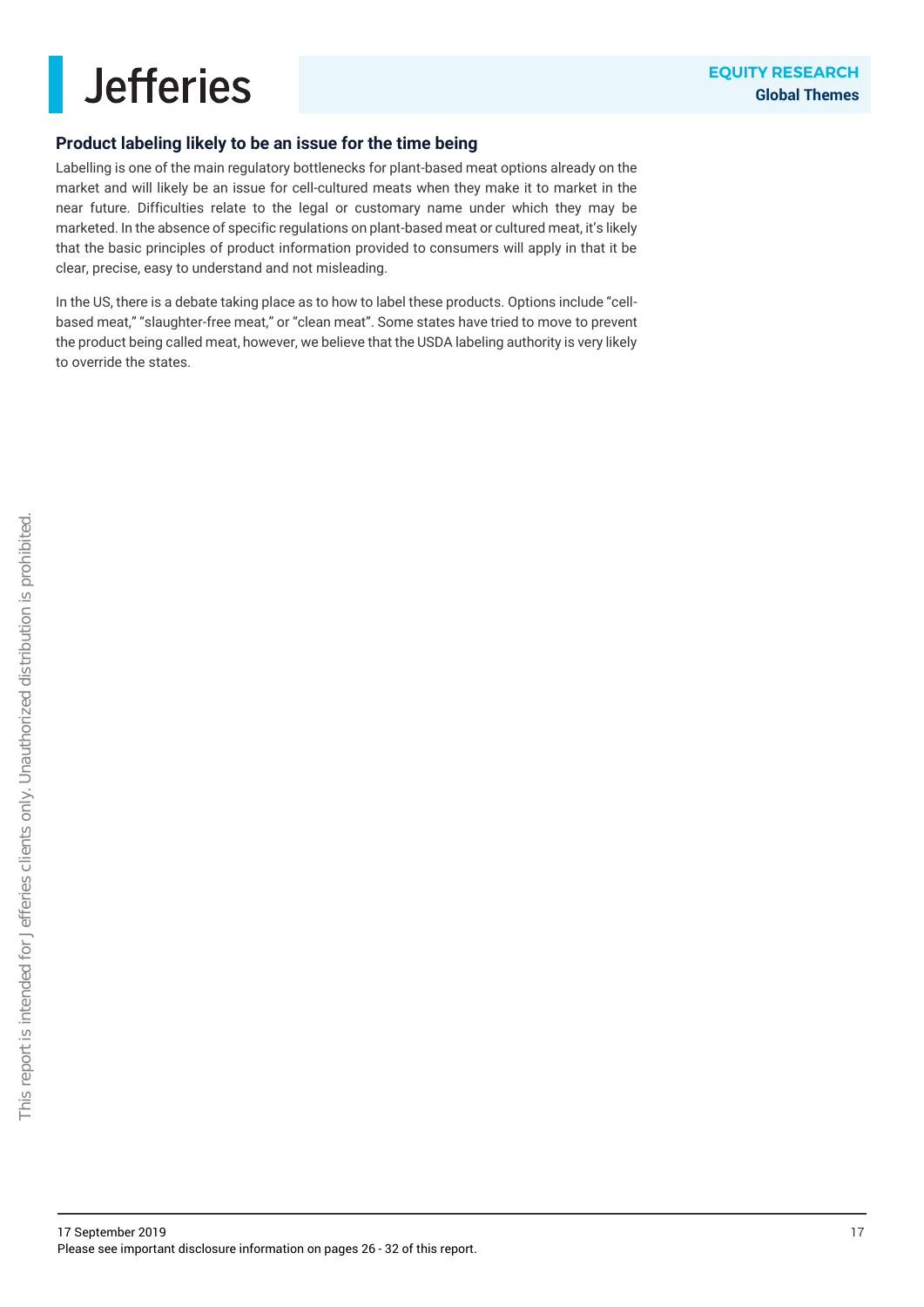### **An Emerging Set of Mainly Private Companies in the Space**

There is a fast-growing list of companies that are trying to commercialize both plant-based alternative meats and cellular-based meats. It appears that start-ups tend to specialize in either one technology or the other with little or no overlap.

|  | <b>Exhibit 21: Selected Plant-based Meat Companies</b> |  |
|--|--------------------------------------------------------|--|
|  |                                                        |  |

| Country   | Ticker              | Company                                   | <b>Details</b>                                                                                                                                                                                                          |
|-----------|---------------------|-------------------------------------------|-------------------------------------------------------------------------------------------------------------------------------------------------------------------------------------------------------------------------|
| US.       | <b>BYND US</b>      | <b>Beyond Meat</b>                        | Listed in 2019 with strong post IPO price performance                                                                                                                                                                   |
| <b>US</b> | <b>NA</b>           | Good Catch                                | Offers plant-based alternatives to shredded tuna, crab cakes, and fish patties<br>that are made from lentils, chickpeas, and fava beans                                                                                 |
| US.       | <b>NA</b>           | Impossible Foods                          | Impossible Foods, the company behind the Impossible Whopper, is a privately-<br>held company<br>Utilize a synthetic "heme" in their products<br>Closed a US\$300m funding round in May 2019                             |
| UK        | <b>NA</b>           | <b>Moving Mountains</b>                   | Introducing its B12 burger (named after its vitamin B12-rich wheat, soy and pea<br>protein patty) to 23 Hard Rock Café locations across Europe, including London,<br>Rome, Paris and Prague                             |
| China     | <b>NA</b>           | Ningbo Sulian Foods                       | A local Chinese manufacturer with plant-based products ranging from beef ball,<br>dried beef to steak, fish fillet and ham                                                                                              |
| Spain     | <b>NA</b>           | NovaMeat                                  | 3D printed plant-based steaks and chicken<br>Syringes containing the food paste placed in a 3D printer print out the mixture<br>in the shape of a small steak that can then be cooked                                   |
| <b>US</b> | <b>NA</b>           | Prime Roots (aka<br>Terramino Foods)      | Uses fungi, algae, other plant-based ingredients to create a "salmon" burger                                                                                                                                            |
| China     | <b>NA</b>           | Qishan Foods (aka<br>Whole Perfect Foods) | Signed a partnership agreement with Wal-Mart to develop and distribute plant-<br>based meat products for the Chinese market                                                                                             |
| UK        | <b>NA</b>           | Quorn                                     | Uses natural fungi for fermentation to create "mycoprotein" to substitute<br>animal protein to make products from ham and sausage to burger and pizza.                                                                  |
| China     | <b>NA</b>           | <b>Right Treat</b>                        | Launched Omnipork, a product made from soy pea and mushroom protein -<br>aimed at the Asian market<br>Production outsourced to Thailand with R&D team in North America                                                  |
| China     | 002481<br><b>CH</b> | Shuangta Food                             | Shuangta is a glass noodle producer based in China. The company maintains to<br>supply pea protein to Beyond Meat as raw material. In June 2018, Shuangta<br>announced its plan to enter the space of alternative meats |
| China     | <b>NA</b>           | Suzhou Hongchang<br>Foods                 | A Taiwan-headquartered company which began producing plant-based meat in<br>1995. They have over 300 SKUs selling across more than 30 countries now                                                                     |
| China     | <b>NA</b>           | Starfield                                 | Starfield plans to roll out its first plant-based burger in September in Shenzhen,<br>a burger similar to Impossible Whopper                                                                                            |

Source: Jefferies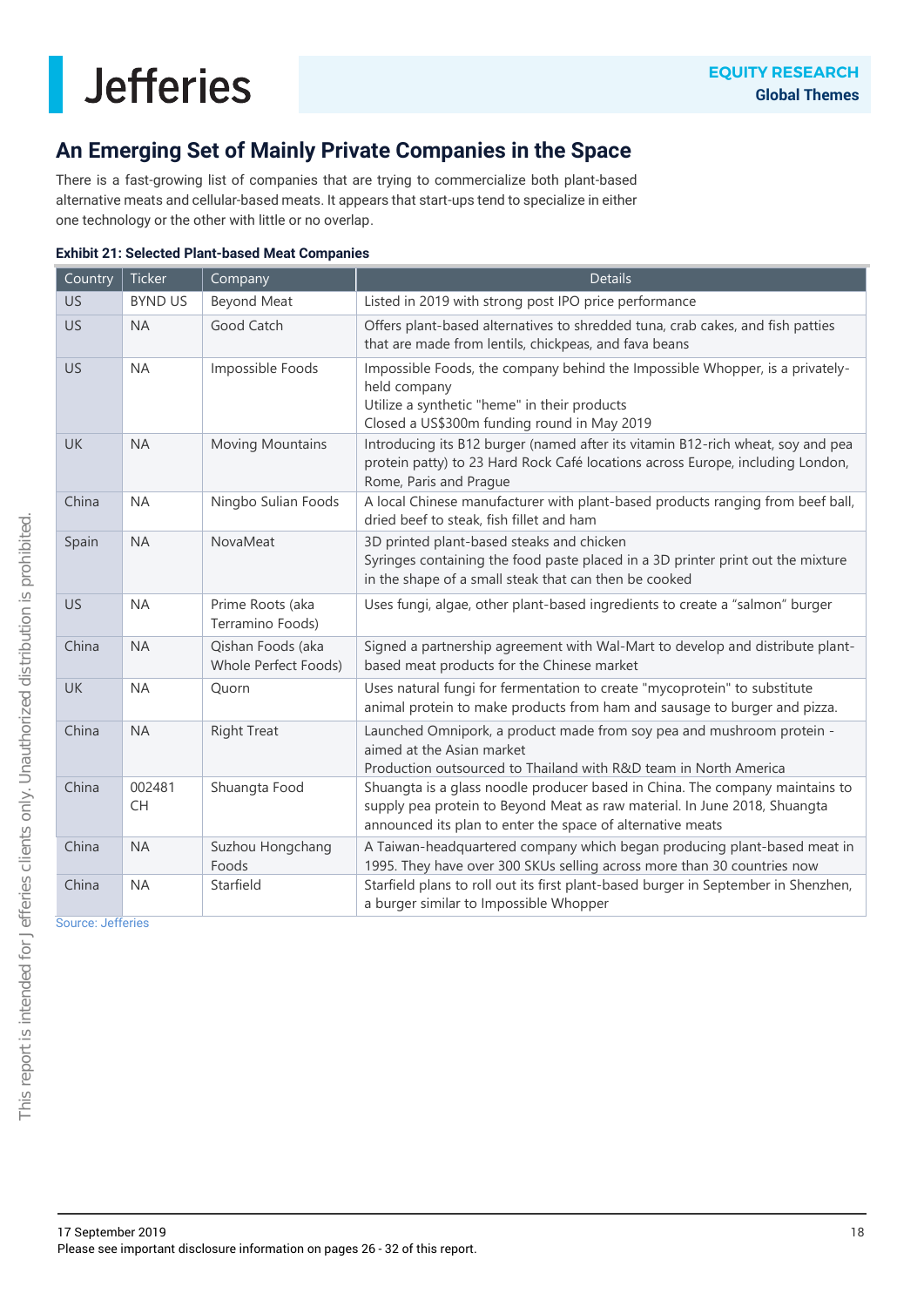### **Exhibit 22: Selected Cell-based Meat Companies and Capital Raised So Far**

| <b>Country</b>     | <b>Company</b>                  | Capital raised to date (US\$) | <b>Details</b>                    |
|--------------------|---------------------------------|-------------------------------|-----------------------------------|
| <b>Israel</b>      | Aleph Farms                     | <b>NA</b>                     | Cell cultured meats               |
| US.                | Arzeda                          | 15.2 mil                      | Acellular cultured proteins.      |
| China              | <b>Avant Meats</b>              | <b>NA</b>                     | Cell cultured fish                |
| US                 | <b>Balletic Foods</b>           | <b>NA</b>                     | Cell cultured meats               |
| US                 | <b>Blue Nalu</b>                | 4.5 mil                       | Cell cultured fish and seafood    |
| <b>US</b>          | <b>Bond Pet Foods</b>           | <b>NA</b>                     | Cell cultured Pet food            |
| <b>US</b>          | Clara Foods                     | 3.5 mil                       | Acellular cultured egg whites     |
| India              | ClearMeat                       | <b>NA</b>                     | Cell cultured chicken             |
| <b>US</b>          | <b>Finless Foods</b>            | 3.8 mil                       | Cell cultured fish - Bluefin tuna |
| <b>Israel</b>      | <b>Future Meat Technologies</b> | <b>NA</b>                     | Cell cultured chicken             |
| <b>US</b>          | Glycosyn                        | $14$ mil                      | Acellular cultured human milk     |
|                    |                                 |                               | oligosaccharides (hMOS)           |
| Japan              | Integriculture                  | $2.7$ mil                     | Cell cultured meats               |
| <b>US</b>          | Just                            | 220 mil                       | Cellular cultured beef (wagyu)    |
| Netherlands        | Meatable                        | 3.5 mil                       | Cell cultured beef                |
| US                 | Memphis Meats                   | 20.1 mil                      | Cell cultured meats               |
| <b>US</b>          | <b>Mission Barns</b>            | $3.5$ mil                     | Cell cultured meats               |
| <b>Netherlands</b> | Mosa Meats                      | 8.8 mil                       | Cell cultured beef                |
| <b>US</b>          | New Age Meats                   | 0.25 mil                      | Cell cultured pork                |
| Belgium            | Peace of Meat                   | <b>NA</b>                     | Cell cultured foie gras           |
| Singapore          | <b>Shiok Meats</b>              | 4.8 mil                       | Cell cultured crustaceans         |
| <b>Israel</b>      | Super Meat                      | 4.2 mil                       | Cell cultured chicken             |

Source: Cellbasedtech.com

In addition to the newer companies, traditional global food companies are rapidly expanding their alternative protein offerings. On the manufacturing side, companies are expanding their exposure to alternative proteins primarily through acquisitions, venture investments and new product launches.



**Exhibit 23: Investments in pre-exit plant-based food companies**



**Exhibit 24: Investments in cell-based meat companies**



Source: Good Food Institute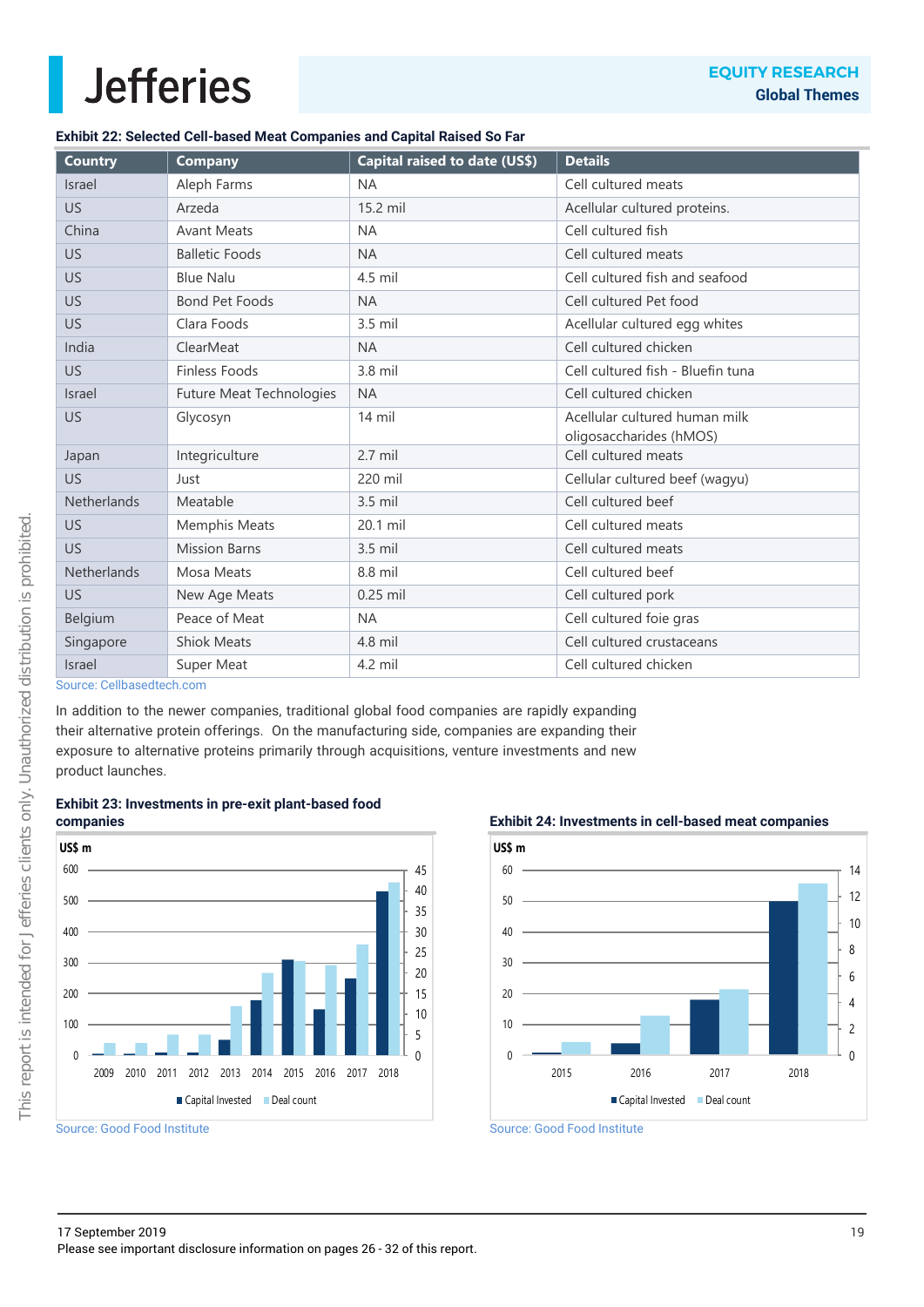### **Exhibit 25: Snapshot of traditional meat companies entering alternative meat space**

| <b>Company</b>           | <b>Ticker</b>  | Market Cap (US\$ bn) | <b>Details</b>                                                                                                                                                                                                                            |
|--------------------------|----------------|----------------------|-------------------------------------------------------------------------------------------------------------------------------------------------------------------------------------------------------------------------------------------|
| <b>Nestle</b>            | <b>NESN SW</b> | 330                  | Owns vegetarian brand Garden Gourmet, Launched the incredible<br>burger and acquired Sweet Earth                                                                                                                                          |
| <b>Tyson Foods</b>       | <b>TSN US</b>  | 33                   | One of the biggest in the sector formed Tyson Ventures to back alt<br>meat companies<br>Taken a significant stake in Memphis Meats<br>Launched its own plant-based products under brand raised and rooted                                 |
| Conagra<br><b>Brands</b> | CAG US         | 14                   | Has a brand of vegan-meat products called Gardein that includes plant-<br>based turkey cutlets, chicken strips, chicken wings, burgers, sausage and<br>meatless meatballs currently available at most grocery stores in the US            |
| Maple Leaf<br>Foods      | <b>MFI CN</b>  | $\overline{3}$       | In 2018 acquired Lightlife Foods from PE firm Brynwood Partners                                                                                                                                                                           |
| Marfrig                  | MRFG3 BZ       | $\mathbf{1}$         | Plans to enter the plant-based category in an exclusive tie-up<br>with Archer Daniels Midland                                                                                                                                             |
| <b>JBS</b>               | <b>NA</b>      | <b>NA</b>            | In early 2019 one of the largest beef processors globally unveiled a<br>plant-based version of a burger                                                                                                                                   |
| Cargill                  | <b>NA</b>      | <b>NA</b>            | Invested in Memphis Meats and Aleph Farms                                                                                                                                                                                                 |
| Smithfield<br>Foods      | <b>NA</b>      | <b>NA</b>            | Aug 2019 launched its own meat free range under Pure Farmland brand                                                                                                                                                                       |
| <b>Bell Foods</b>        | <b>NA</b>      | <b>NA</b>            | Invested in Mosa Meats start-up                                                                                                                                                                                                           |
| <b>Hilton Foods</b>      | <b>NA</b>      | <b>NA</b>            | bought 50% of Daclo Food, a Dutch vegetarian food company                                                                                                                                                                                 |
| Nortura                  | <b>NA</b>      | <b>NA</b>            | Launched a line of vegetarian alternatives to meat, called MEATish                                                                                                                                                                        |
| Perdue Foods             | <b>NA</b>      | <b>NA</b>            | It is planning to sell frozen chicken nuggets mixed with cauliflower,<br>plant protein, and chickpeas                                                                                                                                     |
| <b>COFCO</b>             | <b>NA</b>      | <b>NA</b>            | Partnered with China-based food tech venture capital fund Bits and<br>Bites, which has to date funded Chinese and international companies<br>advancing technology from gene editing to cellular agriculture to clean-<br>protein pet food |

Source: Jefferies

### **Should we consider the picks and shovels?**

In any new technology rollout, investors need to consider investing in the technology companies or alternatively looking at those who supply the industry.

**Bioreactors.** Our research indicates that one key component in the race to develop cellular based meats is the bioreactor. To put into context the scale of cultured meat production, in the region of 8×1012 cells are required to acquire 1 kg of protein from muscle cells, which would need a 'traditional' stirred tank bioreactor in the order of 5,000 liters. The scale-up (in a few large bioreactors) or the scale-out (in many smaller bioreactors) are key challenges here. A number of companies are currently manufacturing and installing these types of bioreactors, including US headquartered **ABEC Inc**, which claims to have the largest biopharma equipment manufacturing capacity globally.

**Plant protein powders source companies.** Examples include **Axiom Foods**, whose current plant-based product portfolio includes rice and pea proteins, rice and oat dairy alternatives. **AMCO Proteins** is a competitor that manufactures powder-based dairy proteins, protein blends and hydrolyzed proteins. **Carbery Group** from Ireland focuses on dairy ingredients. We understand that a significant part of the pea protein used in Beyond Meats burger and sausage products – is sourced from just a private company **Roquette** that is headquartered in France and ships the pea protein to a storage facility in Chicago, Illinois.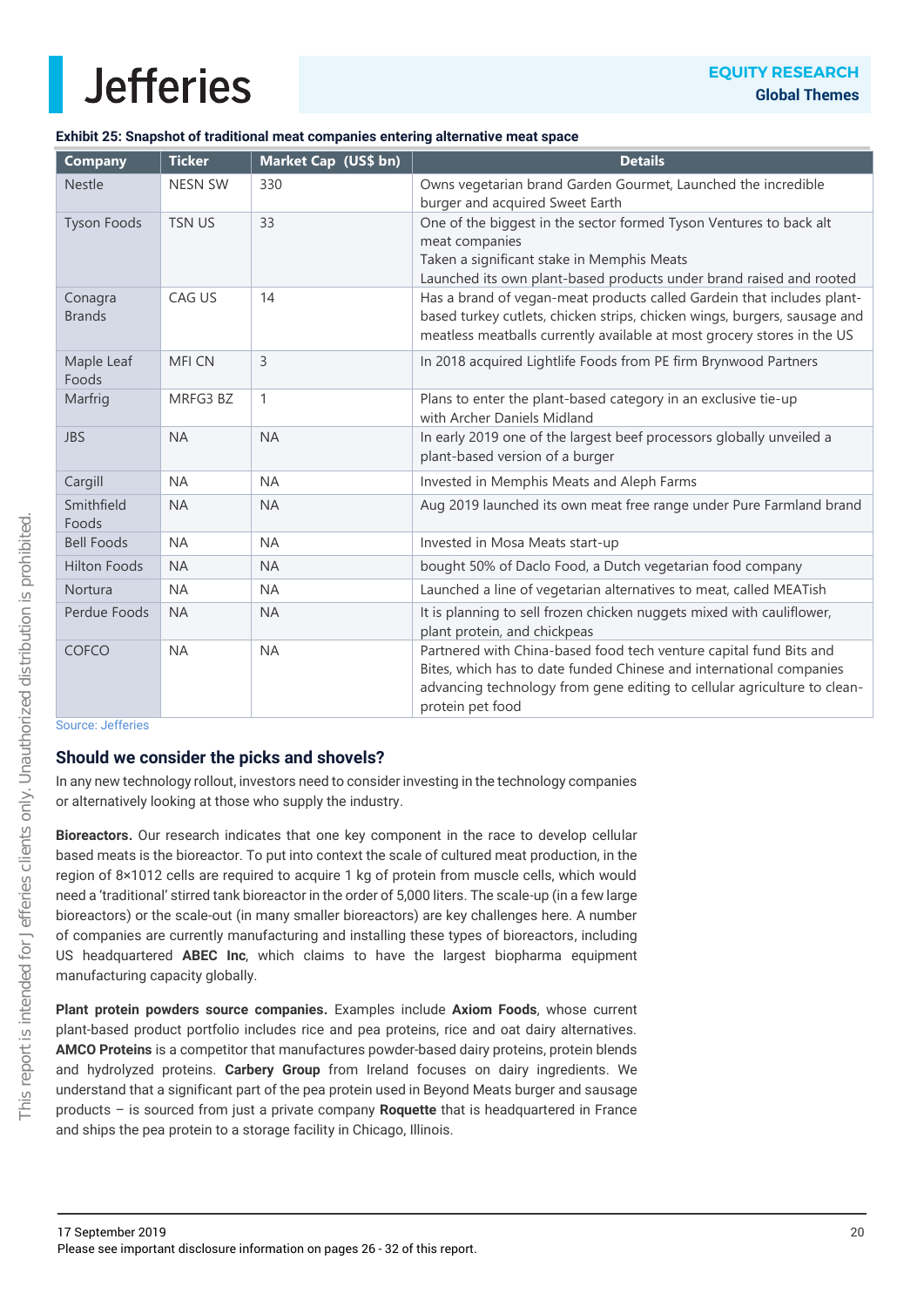Investment into pea protein manufacturing is expected to push up production from next year onwards. Roquette is building a processing plant in Manitoba, Canada, while **Verdient Foods** of Saskatchewan is also planning new capacity.

Cellular based meat is going to require significant quantities of substrate mixture. This is the liquid that the cells will grow in. Currently, companies such as **ThermoScientific (**TMO) produce culture medium, but on a small scale. We are not aware of any company producing substrate in the qualities that the industry will need.

#### **Food additives and enzymes**

In addition to the key raw ingredients, there are a range of nutritional additives, texture enhancers and coloring producers who stand to benefit from this growth in alternatives meats.

Some examples are:

- **Calyxt** (CLXT): produces High Oleic Soybean Oil
- **Corteva Inc** (CTVA): produces seed products for soy, sorghum, corn and wheat
- **Koninklijke DSM N.V** (DSM.AS) is a producer of taste modulators used in plant-based proteins
- **Novozymes A/S** (NZYM.B.DC) produces enzymes used in plant-based protein production
- **International Flavors & Fragrances Inc** (IFF) produces a range of taste and nutrition enhancements for the industry
- **Givaudan** (GIVN.SW) is helping to bridge the taste gap between animal and plant protein with flavor solutions that provide a more authentic meaty taste
- **Chr Hansen** (CHR.DC) develops and produce cultures, enzymes, probiotics and natural colors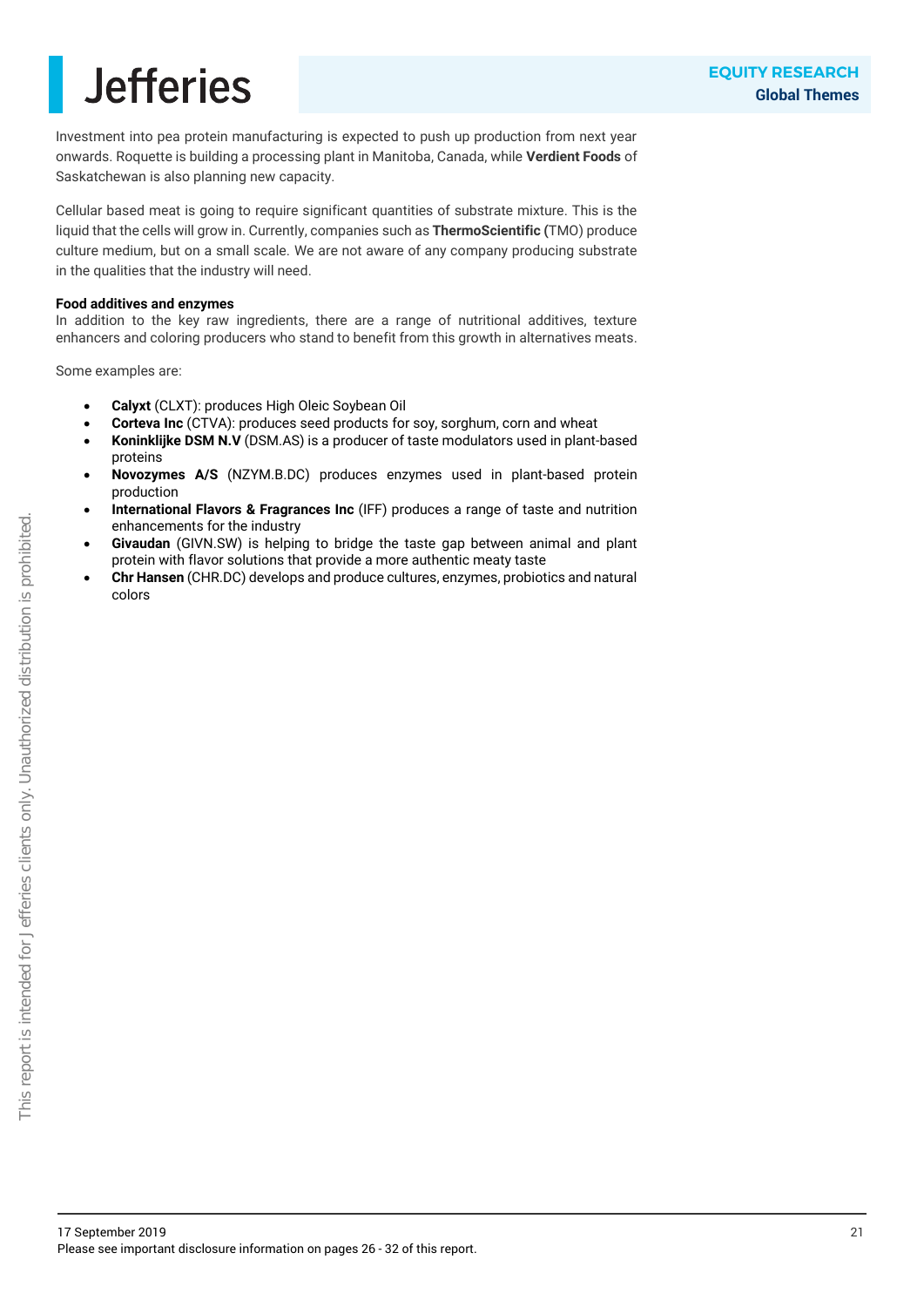### **Appendix I: Details of Some Plant-based Meat Companies**

**Beyond Meat:** One of the fastest growing plant-based material product companies in the US, founded in 2008. The company started selling plant-based chicken products in supermarket chains in 2013 in the US and began selling plant-based beef products in 2014. The company undertook an IPO in 2019 and now offers diversified plant-based beef, pork, and poultry products.

**Good Catch:** A US-based plant-based seafood company founded in 2016. The company offers plant-based seafood that are gluten, dairy and GMO free. Ifs signature products are fresh fish-free tuna. On top of this, Good Catch also offers frozen seafood alternatives.

**Impossible Foods:** One of the largest US-based plant-based meat companies founded in 2011. In 2016, Impossible Foods launched its first product, the Impossible Burger. While Impossible Foods also produces other plant-based meat products such as chicken, fish, and pork, their focus is on plant-based beef. In April 2019, the company started partnering with the fast-food chain Burger King to roll out plant-based burgers across the US.

**Moving Mountains:** A plant-based meat company founded in the UK in 2016. Its first product B12 burger (named after its vitamin B12-rich wheat, soy and pea protein patty), which is made of coconut oil to create a fatty consistency, was launched in 2018 at Mildreds, a vegetarian chain in the UK. After that, the company further launched the B12 burger at Marstons, a national pub chain with over 400 outlets in the UK.

**Ningbo Sulian Foods:** A plant-based meat company founded in China in 2011. Sulian Foods has a wide assortment of preservative-free plant-based meat products, ranging from beef ribs and beef jerky to fish fillets and ham. Other than through distributor channels, Sulian also generated some sales through catering channels.

**NovaMeat:** Started by Italian bioengineer Giuseppe Scionti, this Spanish start-up claims to be producing the "world's first" 3D-printed meat-free steak made from vegetable proteins. The company's first prototype mixed a limited amount of protein content with a paella colourant. The company says that it can print a 100g steak in 30 mins.

**Prime Roots (aka Terramino Foods):** A plant-based meat companies founded in the US in 2017. Prime Roots uses fungi as an alternative protein to produce plant-based products, ranging from bacon and lobster chunks, to chicken tenders and shrimps.

**Qishan Foods (aka Whole Perfect Foods):** A pioneer plant-based meat company founded in China in 1993. In the early days, most of Qishan's products were exported. However, domestic demand from vegetarians spiked and hence Qishan now also generates the majority of its sales from its domestic market. Currently, the company produces 50 new products every year.

**Quorn:** A pioneer plant-based meat company founded in the UK in 1985. Quorn uses natural fungi in a fermentation process to create "mycoprotein" to substitute animal protein to make products ranging from ham and sausage to burger and pizza. "Mycoprotein" is protein-rich, high in fibre, and low in saturated fat. Quorn now has more than c.100 SKUs.

**Right Treat:** A plant-based meat company founded in HK in 2018. The company launched its first product, Omnipork, a plant-based pork product, in 2018 using soybeans, peas, mushroom and rice proteins. While the company's western counterparts are mainly focusing on beef, seafood, and poultry, Right Treat is aiming at the large pork-consuming population in China with its unique plant-based pork products.

**Shuangta Food:** A plant-based meat company in China that originally was a glass-noodle manufacturer. The company maintains to supply pea protein to Beyond Meat as raw materials for the latter's plant-based meat products. In June 2018, Shuangta also announced its plan to enter the space of alternative meats.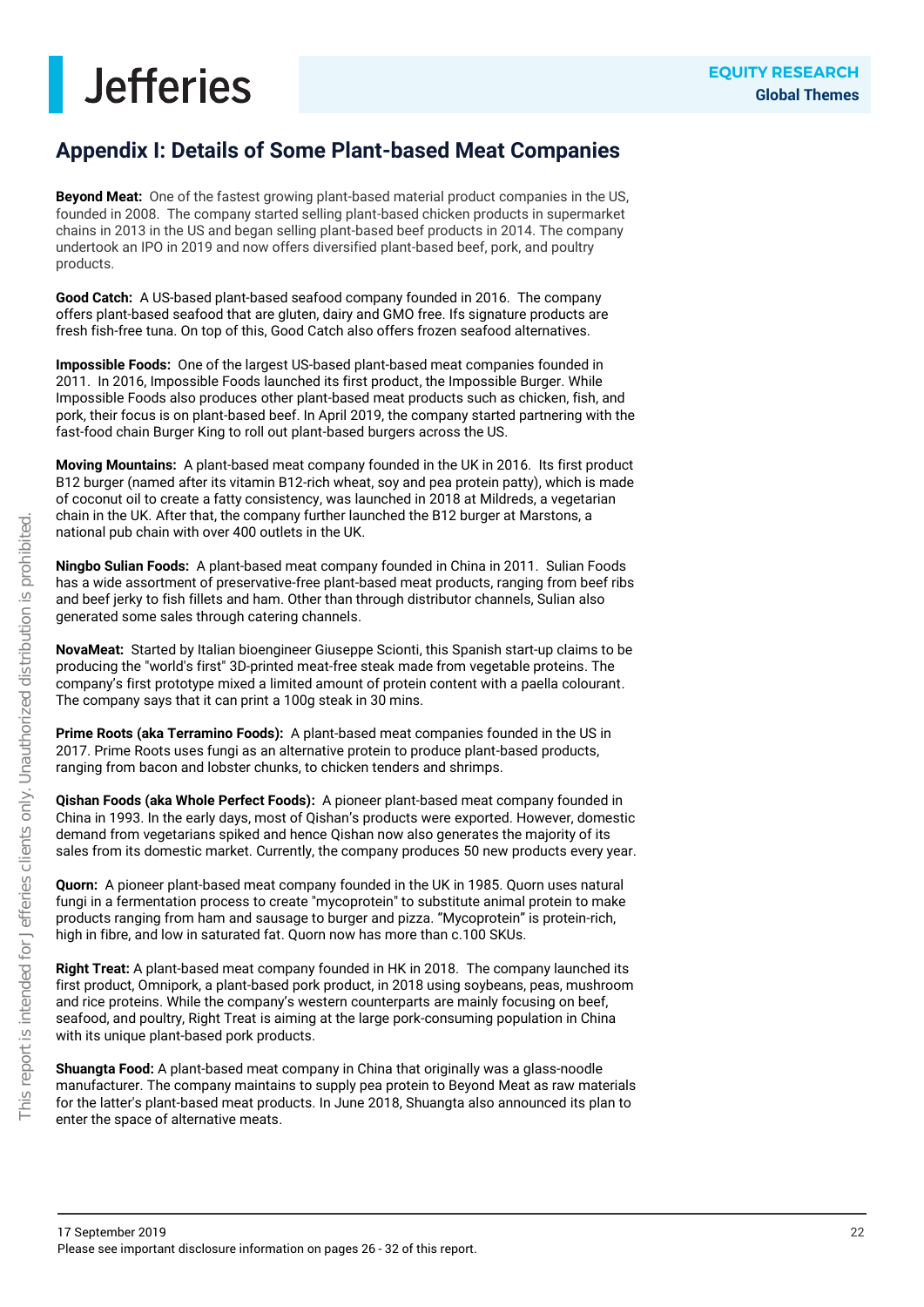

**Suzhou Hongchang Foods:** A plant-based meat company founded in China in 2010 with a Taiwanese parent. Currently, Hongchang has more than c.300 SKUs across, beef, pork, poultry and fish, selling in more than 30 countries.

**Starfield:** A plant-based meat company in China. Compared to its western competitors, the company admitted that its product is less meat-like on the texture front due to the fact that the output protein of Starfield is strip-shaped as opposed to ball-shaped. Starfield set the retail price of its first plant-based burger at RMB28 (US\$4), compared to US\$5.99 for Impossible Whopper, the plant-based burger sold at Burger King in the US.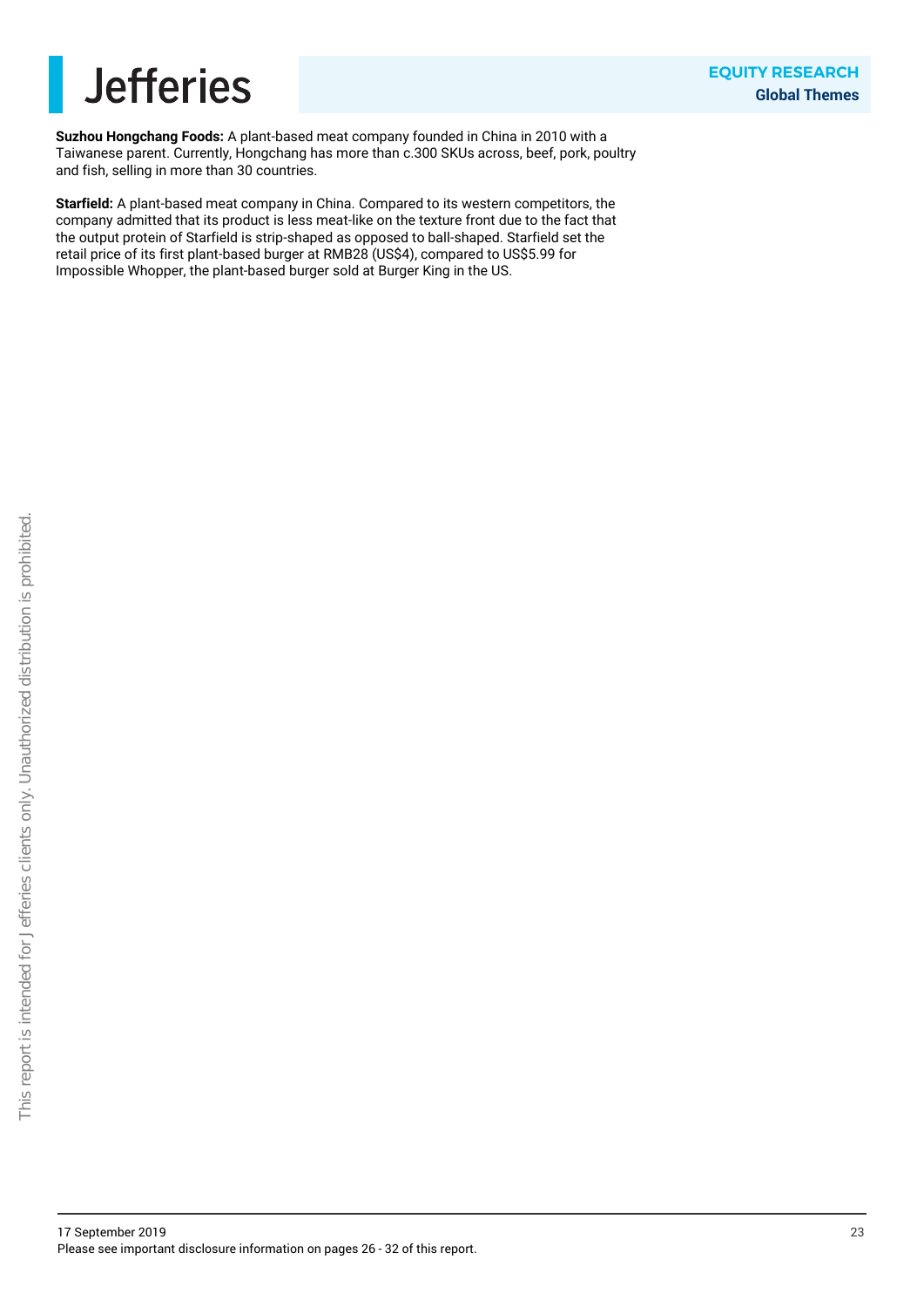### **Appendix II: Details of Some Cell-Based Meat Companies**

**Aleph Farms:** An Israeli company that first created a cell-based beef steak in 2018. The company expects to build bio-farms that resemble dairy farms. The company expects to launch its products on a commercial scale by 2023.

**Arzeda:** US-based protein engineering company founded in 2008. The company specializes in designing enzymes for both agricultural and manufacturing uses. Basically, it develops the blueprint for the DNA sequences, which act as the backbone for the new proteins. Currently, Arzeda is designing new enzymes that catalyze the formation of new food products such as cultured proteins.

**Avant Meats:** Hong Kong's first cell-based seafood company focusing on fish products such as fish maw and sea cucumber. Given the relative simplicity of fish maw with its singular cell type, the company is able to multiply the fish maw product within 6 weeks, much faster than traditional meat. Conventional fish maw sells at very high prices in Asia, so focusing on this product in Asia looks like an interesting strategy.

**Balletic Foods:** Specialized cell-based meat producer in the US founded in 2017. The company's target is to trim greenhouse gas emissions with the production of cell-derived meat through the isolation of muscle stem cells.

**Blue Nalu:** A cellular seafood specialist founded in 2018 in the US. It aims to roll out labgrown seafood products without any genetic manipulation with a target to bring healthy seafood to people in a sustainable way for the environment. In terms of marketing, rather than using its own brands, the company will partner with the existing retail and foodservice players to market its products.

**Bond Pet Foods:** A cell-based US pet food manufacturer founded in 2015. It aims to make animal-free high protein pet foods products through a mix of clean and antibiotic-free animal protein via fermentation with natural ingredients to produce healthy pet foods.

**Clara Foods:** A cellular meat company founded in the US in 2015 and the producer of the world's first chickenless egg proteins. For now, Clara Foods has developed an agreement with its investor Ingredion, a global ingredient solutions provider, to expedite the commercialization capability in different proteins.

**ClearMeat**: Claims to be India's first cellular based meat company. This Delhi-based company started in 2018. Currently working on using chicken cells to create a texture-like edible chicken keema.

**Finless Foods:** A cultured fish meat provider founded in the US in 2017. Finless Foods is now trying to bring down the production cost through cutting the amount of nutrient media used. It now expects the first product to be out in around 2021.

**Future Meat Technologies:** An Israeli company founded in 2017. Unlike many cultured meat companies that aim at producing cell-based meat on a large scale, the company plans to enable small businesses and individuals to produce their own cell-based meat through the distribution of bioreactors and capsules containing the starter tissue.

**Glycosyn:** A hMOS (human milk oligosaccharides) producer founded in the US in 2002. As of now, Glycosyn has developed proprietary technology to manufacture hMOS through processes like biosynthesis, which includes the hMOS commonly found in mother's milk.

**IntegriCulture:** A Japanese cultured meat company. Now developing cell-based foie gras, which is expected to be launched in the mass market by 2021. It also plans to roll out its first products in the supplements and cosmetics space by early 2020.

**Just:** A cultured meat company founded in the US in 2011. Just targets to roll out its first cultured meat products in 2019 (already pushed back from 2018) and is now in the process of a taste test, which is reported to be going well.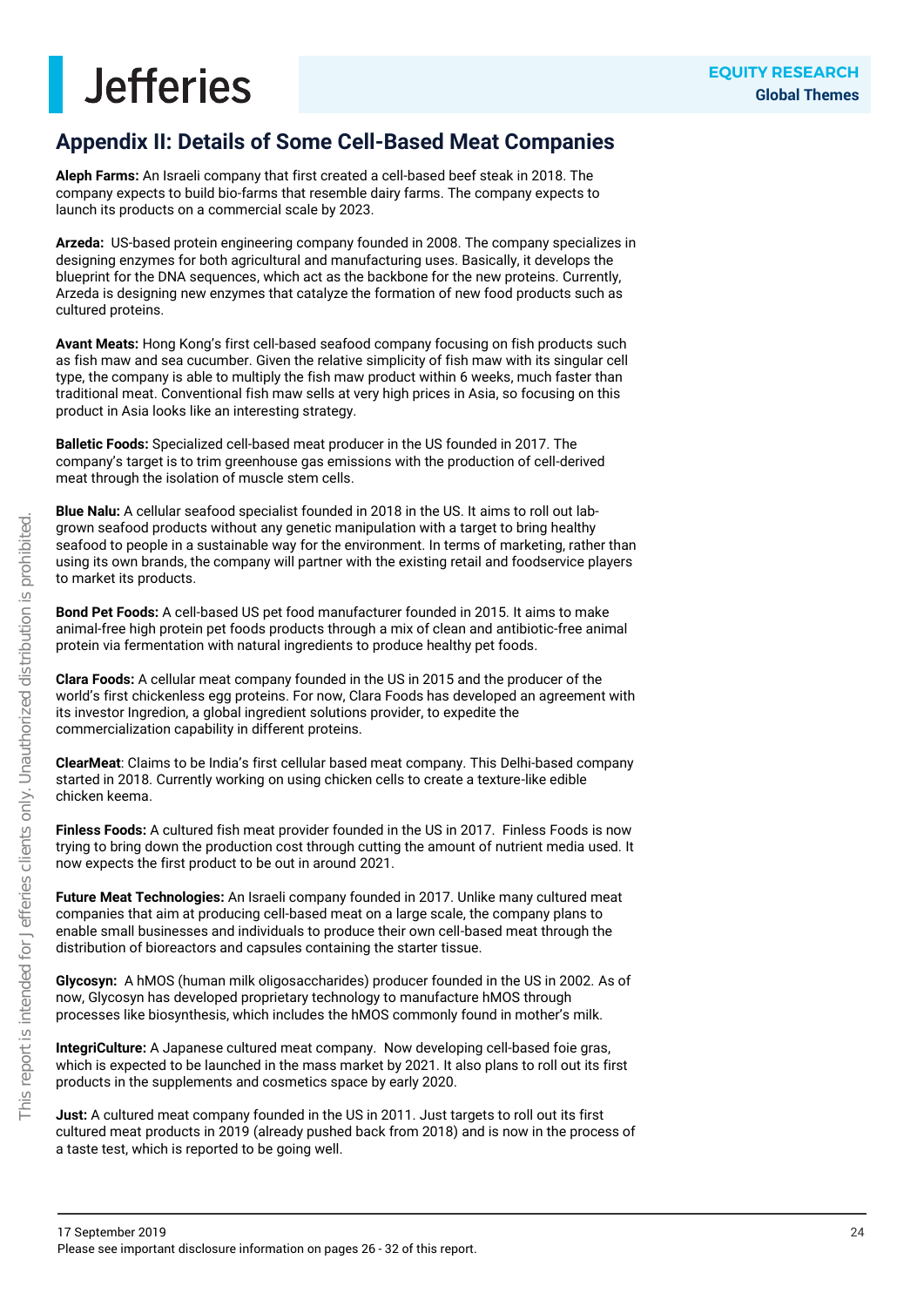**Meatable:** A Dutch cell-based meat start-up founded in 2018. For now, Meatable primarily focuses on beef but it will expand to other areas like chicken and pigs later on.

**Memphis Meats:** A cultured meat company founded in 2015 in the US. It claims to have created the world's first cell-based meatball in 2016 and the world's first cell-based poultry in 2017. In 2018, Memphis Meats received investment from Tyson Foods, the processed meat giant in the US.

**Mission Barns:** A cell-based meat company founded in 2018 in the US, whose founder was a former employee of Just. The company focuses on creating animal fat, since this is where much of the distinctive flavor of meat resides. It has created products like duck sausages and plans to create more structured products like duck breast and steak in the future, which will take more time.

**Mosa Meat:** A Dutch cultured meat company with its chief scientist creating the first cellbased hamburger back in 2013. The company now expects make its cultured meat products commercially feasible in 3 to 4 years.

**New Age Meats:** A cultured meat company founded in the US in 2018. The company has created its first prototype sausage product, which tasters find difficult to distinguish from regular sausages.

**Peace of Meat:** A cultured meat company founded in Belgium in 2019. The company is working on its new product of cultured foie gras now with its head of Food Design joining from Super Meat, an Israeli cultured meat company.

**Shiok Meats:** A cultured meat company founded in Singapore, it claims to be the first one in SE Asia. The company focuses on crustacean meats and plans to launch the world's first cellbased shrimp. In 2019, it created cell-based shrimp dumpling.

**Super Meat:** An Israeli cultured meat start-up founded in 2015 focusing on cell-based chicken meat. The company expects its first cultured chicken products to be available to the mass market by 2021.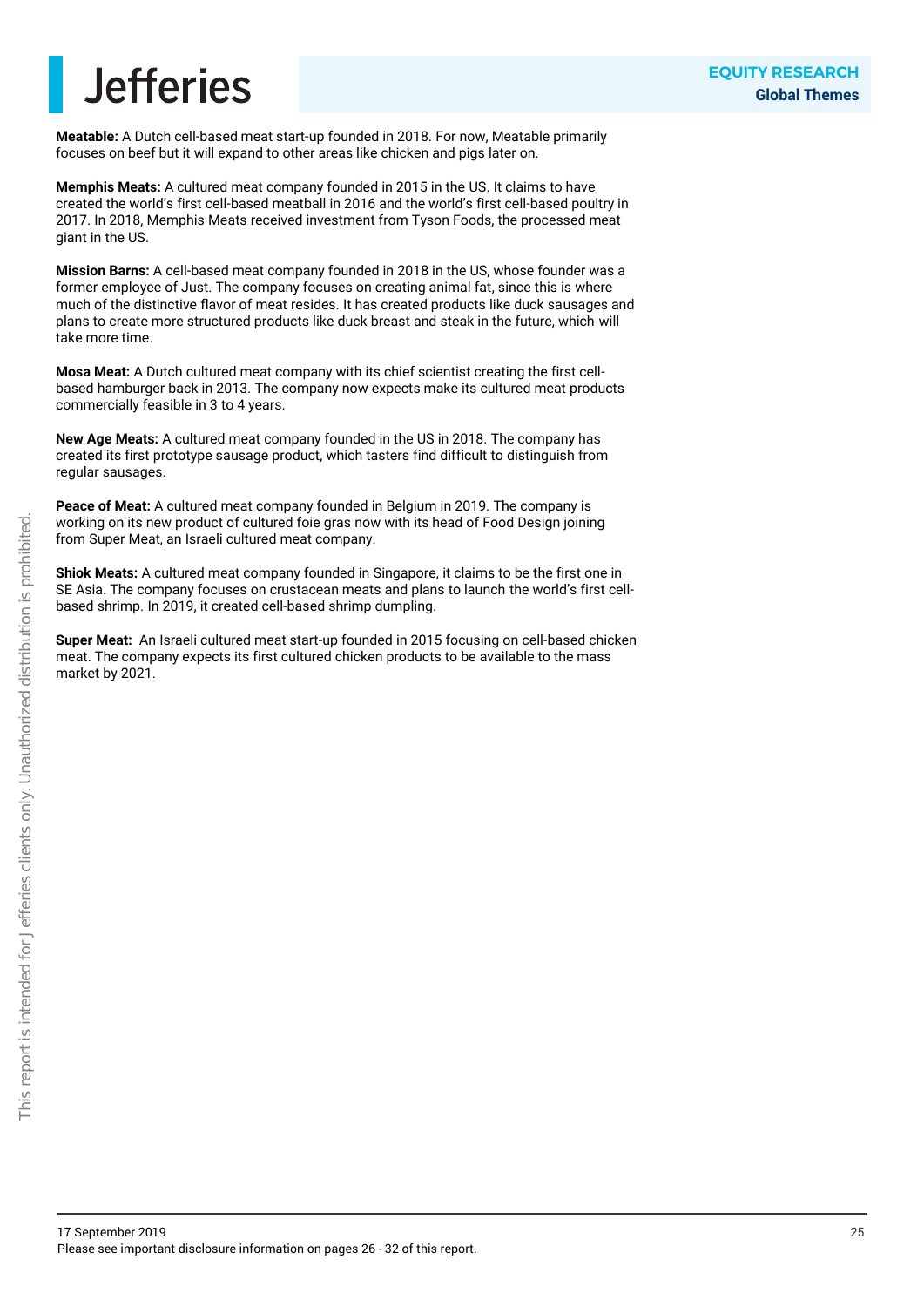### Analyst Certification:

I, Simon Powell, certify that all of the views expressed in this research report accurately reflect my personal views about the subject security(ies) and subject company(ies). I also certify that no part of my compensation was, is, or will be, directly or indirectly, related to the specific recommendations or views expressed in this research report.

I, Don Lau, certify that all of the views expressed in this research report accurately reflect my personal views about the subject security(ies) and subject company(ies). I also certify that no part of my compensation was, is, or will be, directly or indirectly, related to the specific recommendations or views expressed in this research report.

I, Kevin Grundy, CPA, certify that all of the views expressed in this research report accurately reflect my personal views about the subject security(ies) and subject company(ies). I also certify that no part of my compensation was, is, or will be, directly or indirectly, related to the specific recommendations or views expressed in this research report.

I, Laurence Alexander, CFA, certify that all of the views expressed in this research report accurately reflect my personal views about the subject security(ies) and subject company(ies). I also certify that no part of my compensation was, is, or will be, directly or indirectly, related to the specific recommendations or views expressed in this research report.

I, Martin Deboo, certify that all of the views expressed in this research report accurately reflect my personal views about the subject security(ies) and subject company(ies). I also certify that no part of my compensation was, is, or will be, directly or indirectly, related to the specific recommendations or views expressed in this research report.

**Registration of non-US analysts:** Simon Powell is employed by Jefferies Hong Kong Limited, a non-US affiliate of Jefferies LLC and is not registered/qualified as a research analyst with FINRA. This analyst(s) may not be an associated person of Jefferies LLC, a FINRA member firm, and therefore may not be subject to the FINRA Rule 2241 and restrictions on communications with a subject company, public appearances and trading securities held by a research analyst.

**Registration of non-US analysts:** Don Lau is employed by Jefferies Hong Kong Limited, a non-US affiliate of Jefferies LLC and is not registered/qualified as a research analyst with FINRA. This analyst(s) may not be an associated person of Jefferies LLC, a FINRA member firm, and therefore may not be subject to the FINRA Rule 2241 and restrictions on communications with a subject company, public appearances and trading securities held by a research analyst.

**Registration of non-US analysts:** Martin Deboo is employed by Jefferies International Limited, a non-US affiliate of Jefferies LLC and is not registered/qualified as a research analyst with FINRA. This analyst(s) may not be an associated person of Jefferies LLC, a FINRA member firm, and therefore may not be subject to the FINRA Rule 2241 and restrictions on communications with a subject company, public appearances and trading securities held by a research analyst.

As is the case with all Jefferies employees, the analyst(s) responsible for the coverage of the financial instruments discussed in this report receives compensation based in part on the overall performance of the firm, including investment banking income. We seek to update our research as appropriate, but various regulations may prevent us from doing so. Aside from certain industry reports published on a periodic basis, the large majority of reports are published at irregular intervals as appropriate in the analyst's judgement.

### Investment Recommendation Record

(Article 3(1)e and Article 7 of MAR)

| Recommendation Published   | September 17, 2019, 04:15 ET. |
|----------------------------|-------------------------------|
| Recommendation Distributed | September 17, 2019, 05:00 ET. |

### Company Specific Disclosures

Jefferies Group LLC makes a market in the securities or ADRs of Beyond Meat, Inc. Jefferies Group LLC makes a market in the securities or ADRs of Calyxt, Inc.

Jefferies Group LLC, its affiliates or subsidiaries expect to receive or intend to seek compensation for investment banking services from Beyond Meat, Inc. within the next three months.

Within the past 12 months, Jefferies Group LLC, its affiliates or subsidiaries has received compensation from investment banking services from Beyond Meat, Inc..

Within the past twelve months, Beyond Meat, Inc. has been a client of Jefferies LLC and investment banking services are being or have been provided.

Jefferies Group LLC, its affiliates or subsidiaries has acted as a manager or co-manager in the underwriting or placement of securities for Beyond Meat, Inc. or one of its affiliates within the past twelve months.

### **Explanation of Jefferies Ratings**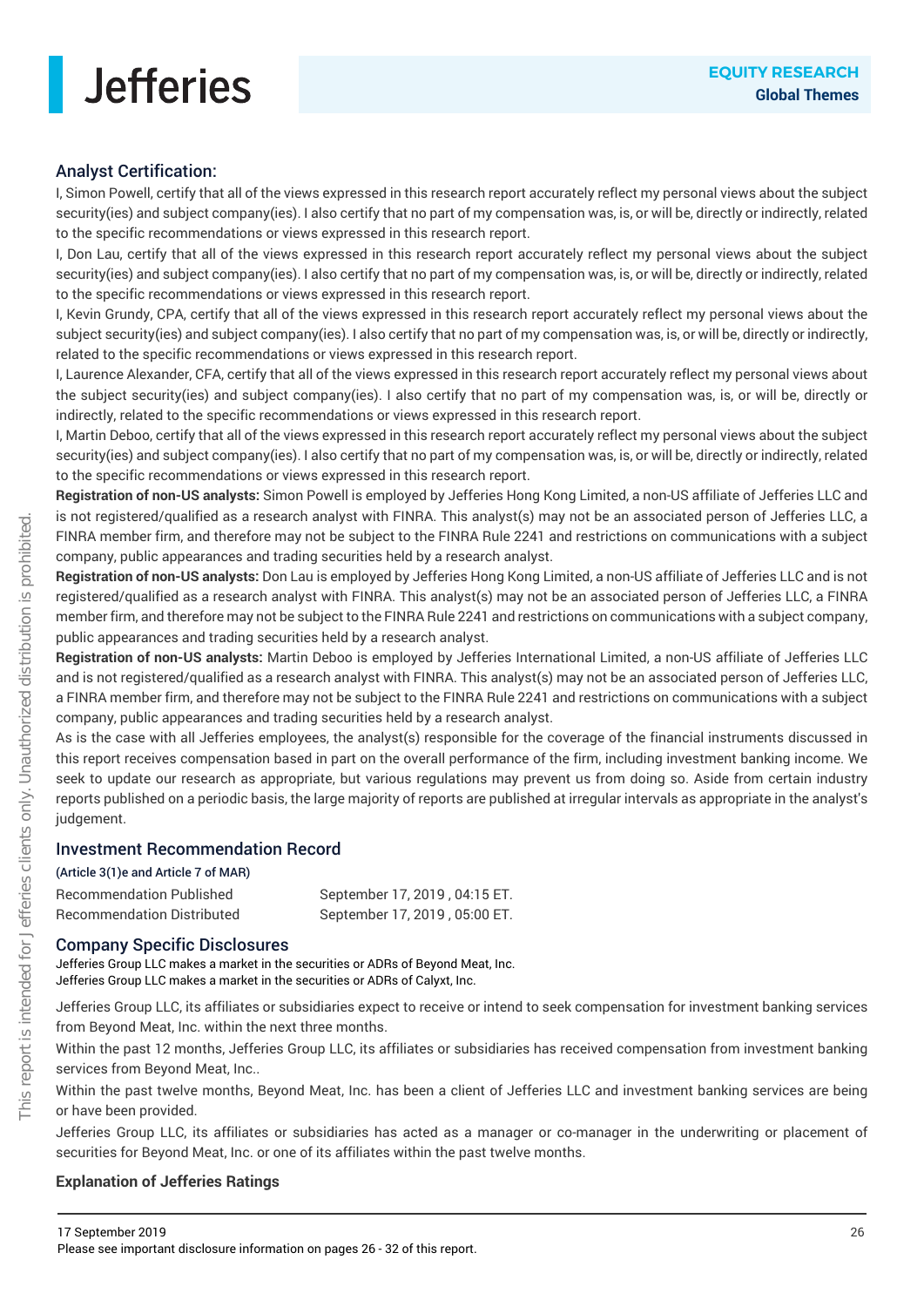Buy - Describes securities that we expect to provide a total return (price appreciation plus yield) of 15% or more within a 12-month period.

Hold - Describes securities that we expect to provide a total return (price appreciation plus yield) of plus 15% or minus 10% within a 12-month period.

Underperform - Describes securities that we expect to provide a total return (price appreciation plus yield) of minus 10% or less within a 12-month period.

The expected total return (price appreciation plus yield) for Buy rated securities with an average security price consistently below \$10 is 20% or more within a 12-month period as these companies are typically more volatile than the overall stock market. For Hold rated securities with an average security price consistently below \$10, the expected total return (price appreciation plus yield) is plus or minus 20% within a 12-month period. For Underperform rated securities with an average security price consistently below \$10, the expected total return (price appreciation plus yield) is minus 20% or less within a 12-month period.

NR - The investment rating and price target have been temporarily suspended. Such suspensions are in compliance with applicable regulations and/or Jefferies policies.

CS - Coverage Suspended. Jefferies has suspended coverage of this company.

NC - Not covered. Jefferies does not cover this company.

Restricted - Describes issuers where, in conjunction with Jefferies engagement in certain transactions, company policy or applicable securities regulations prohibit certain types of communications, including investment recommendations.

Monitor - Describes securities whose company fundamentals and financials are being monitored, and for which no financial projections or opinions on the investment merits of the company are provided.

#### **Valuation Methodology**

Jefferies' methodology for assigning ratings may include the following: market capitalization, maturity, growth/value, volatility and expected total return over the next 12 months. The price targets are based on several methodologies, which may include, but are not restricted to, analyses of market risk, growth rate, revenue stream, discounted cash flow (DCF), EBITDA, EPS, cash flow (CF), free cash flow (FCF), EV/EBITDA, P/E, PE/growth, P/CF, P/FCF, premium (discount)/average group EV/EBITDA, premium (discount)/ average group P/E, sum of the parts, net asset value, dividend returns, and return on equity (ROE) over the next 12 months.

### **Jefferies Franchise Picks**

Jefferies Franchise Picks include stock selections from among the best stock ideas from our equity analysts over a 12 month period. Stock selection is based on fundamental analysis and may take into account other factors such as analyst conviction, differentiated analysis, a favorable risk/reward ratio and investment themes that Jefferies analysts are recommending. Jefferies Franchise Picks will include only Buy rated stocks and the number can vary depending on analyst recommendations for inclusion. Stocks will be added as new opportunities arise and removed when the reason for inclusion changes, the stock has met its desired return, if it is no longer rated Buy and/or if it triggers a stop loss. Stocks having 120 day volatility in the bottom quartile of S&P stocks will continue to have a 15% stop loss, and the remainder will have a 20% stop. Franchise Picks are not intended to represent a recommended portfolio of stocks and is not sector based, but we may note where we believe a Pick falls within an investment style such as growth or value.

### **Risks which may impede the achievement of our Price Target**

This report was prepared for general circulation and does not provide investment recommendations specific to individual investors. As such, the financial instruments discussed in this report may not be suitable for all investors and investors must make their own investment decisions based upon their specific investment objectives and financial situation utilizing their own financial advisors as they deem necessary. Past performance of the financial instruments recommended in this report should not be taken as an indication or guarantee of future results. The price, value of, and income from, any of the financial instruments mentioned in this report can rise as well as fall and may be affected by changes in economic, financial and political factors. If a financial instrument is denominated in a currency other than the investor's home currency, a change in exchange rates may adversely affect the price of, value of, or income derived from the financial instrument described in this report. In addition, investors in securities such as ADRs, whose values are affected by the currency of the underlying security, effectively assume currency risk.

### Other Companies Mentioned in This Report

- Beyond Meat, Inc. (BYND: \$158.97, HOLD)
- Calyxt, Inc. (CLXT: \$7.74, BUY)
- Corteva, Inc. (CTVA: \$29.40, BUY)
- DuPont de Nemours, Inc. (DD: \$72.14, BUY)
- Royal DSM N.V. (DSM NA: €108.35, BUY)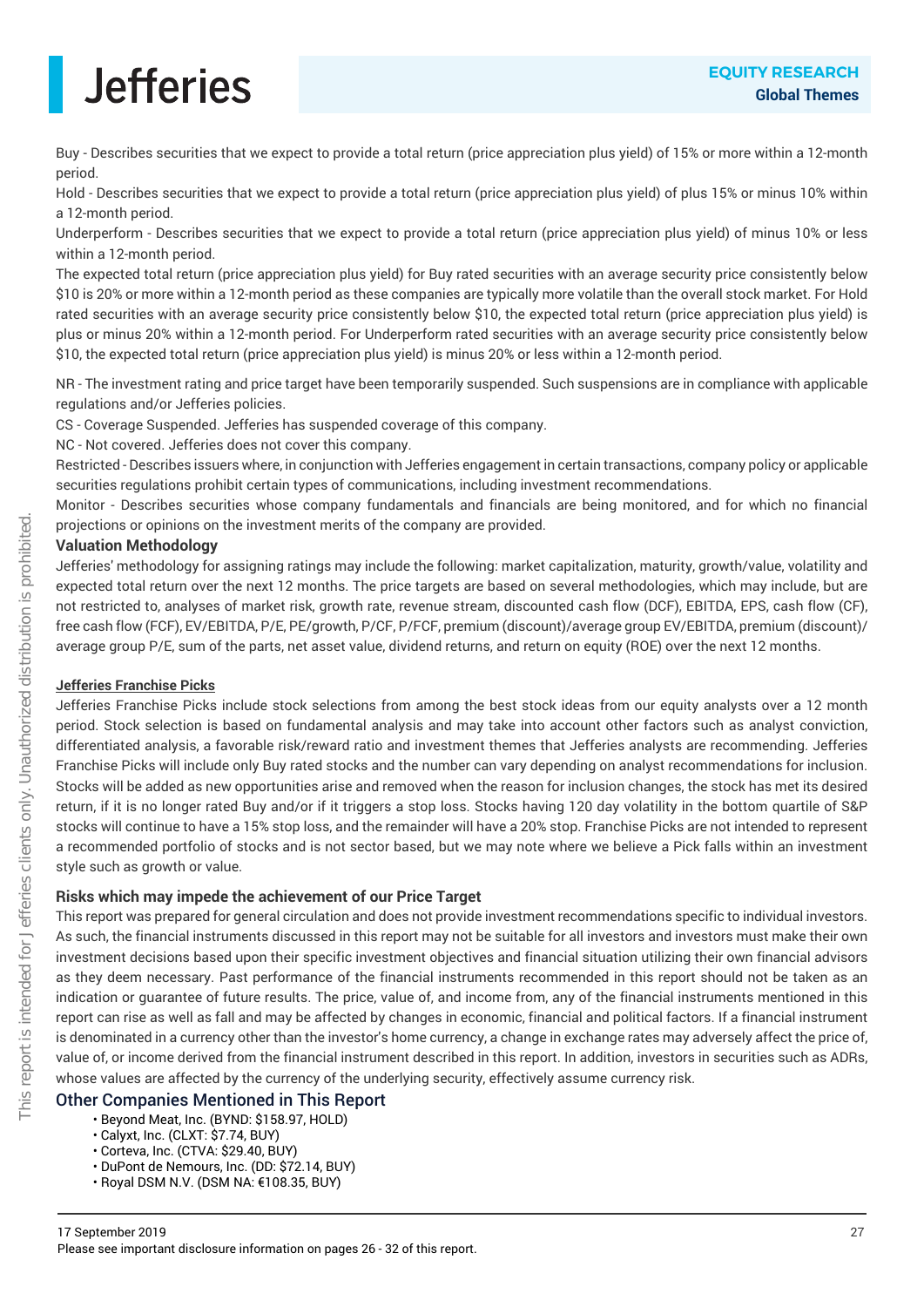





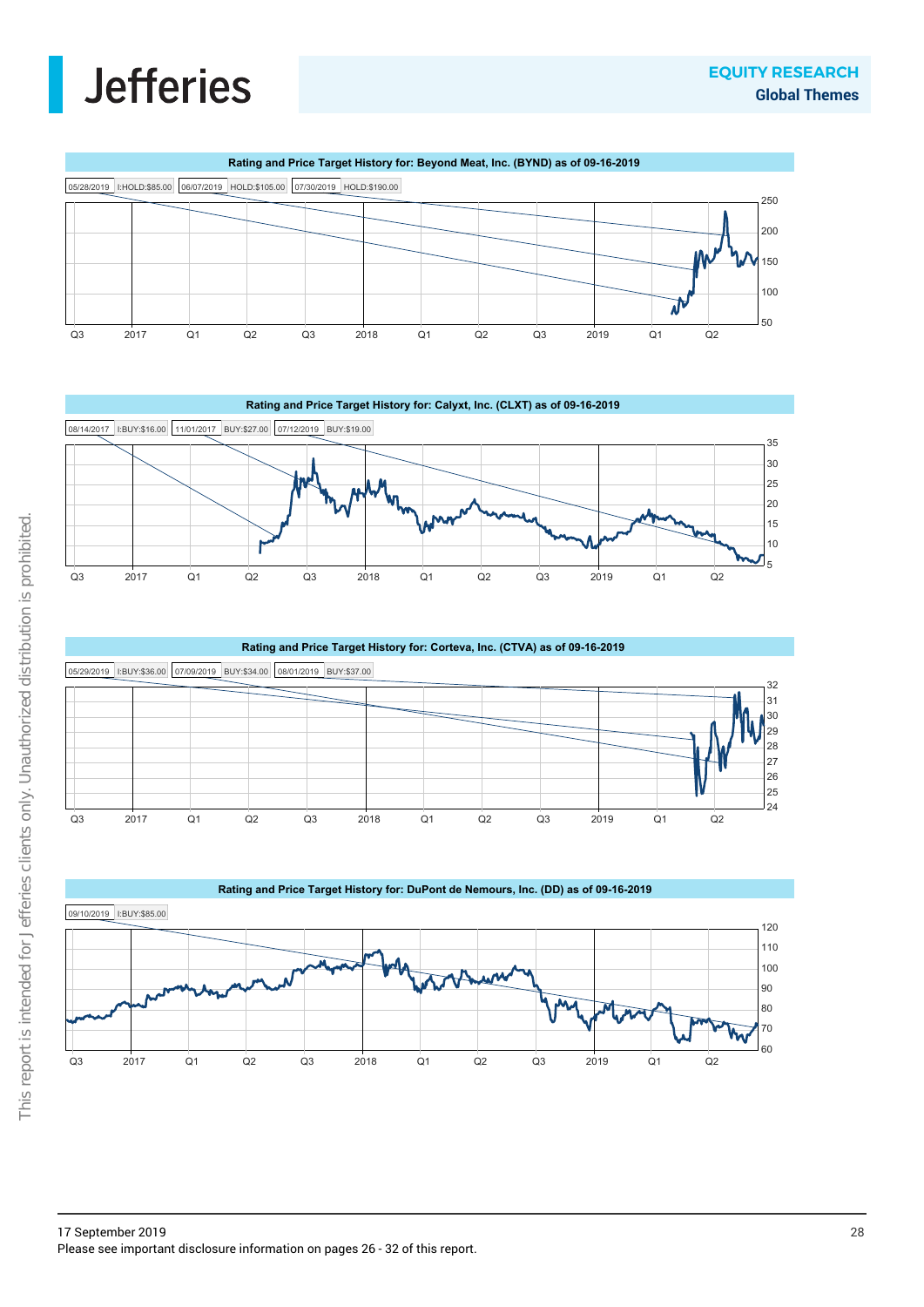



**Notes:** Each box in the Rating and Price Target History chart above represents actions over the past three years in which an analyst initiated on a company, made a change to a rating or price target of a company or discontinued coverage of a company. Legend:

- I: Initiating Coverage
- D: Dropped Coverage
- B: Buy
- H: Hold
- UP: Underperform

### Distribution of Ratings

| <b>Distribution of Ratings</b> |       |         |                      |         |                           |         |
|--------------------------------|-------|---------|----------------------|---------|---------------------------|---------|
|                                |       |         | IB Serv./Past12 Mos. |         | JIL Mkt Serv./Past12 Mos. |         |
|                                | Count | Percent | Count                | Percent | Count                     | Percent |
| <b>BUY</b>                     | 1163  | 53.42%  | 85                   | 7.31%   | 14                        | 1.20%   |
| <b>HOLD</b>                    | 869   | 39.92%  | 18                   | 2.07%   | 3                         | 0.35%   |
| <b>UNDERPERFORM</b>            | 145   | 6.66%   |                      | 0.69%   | 0                         | 0.00%   |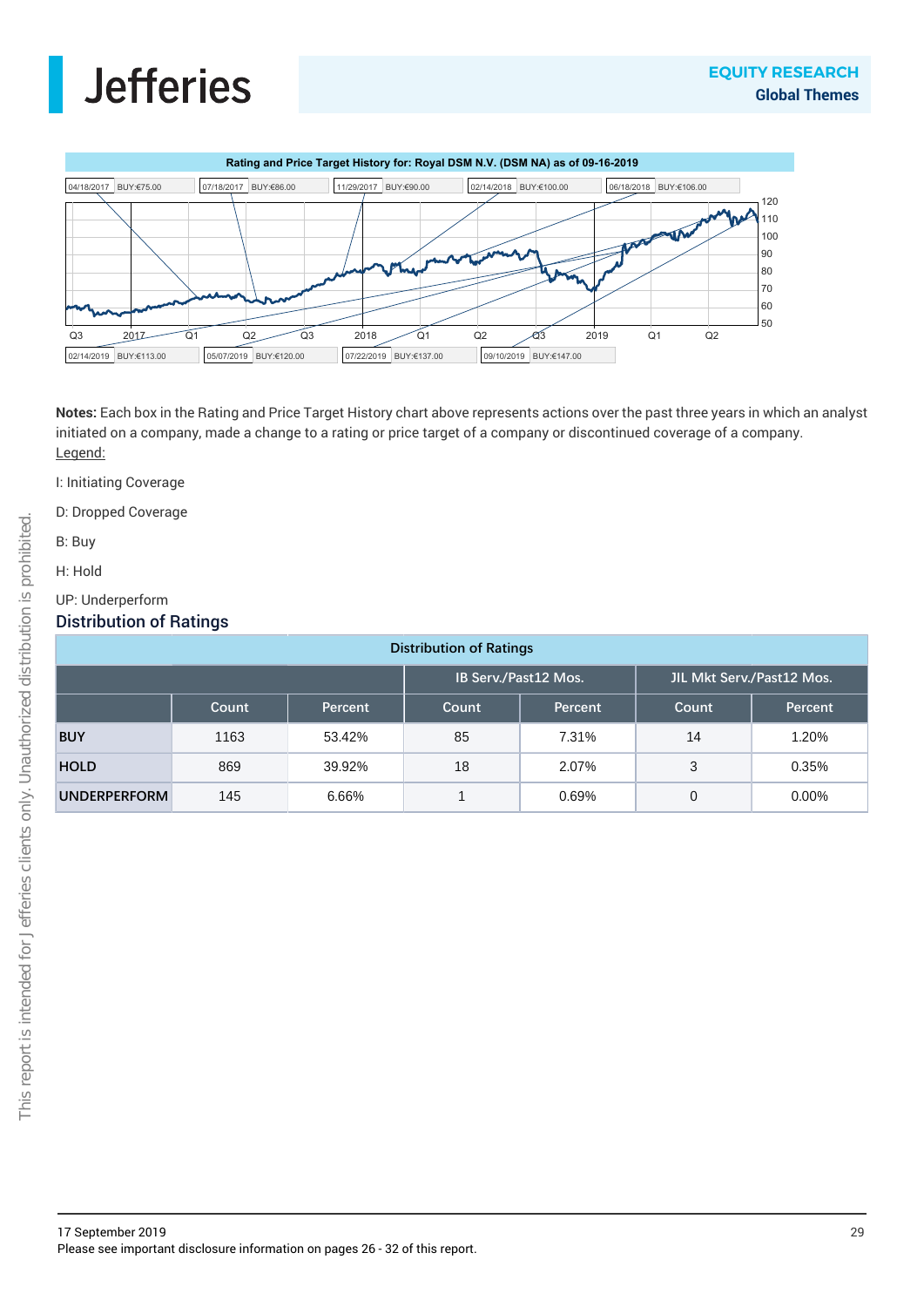### **Other Important Disclosures**

Jefferies does business and seeks to do business with companies covered in its research reports, and expects to receive or intends to seek compensation for investment banking services among other activities from such companies. As a result, investors should be aware that Jefferies may have a conflict of interest that could affect the objectivity of this report. Investors should consider this report as only a single factor in making their investment decision.

Jefferies Equity Research refers to research reports produced by analysts employed by one of the following Jefferies Group LLC ("Jefferies") group companies:

**United States:** Jefferies LLC which is an SEC registered broker-dealer and a member of FINRA (and distributed by Jefferies Research Services, LLC, an SEC registered Investment Adviser, to clients paying separately for such research).

**United Kingdom:** Jefferies International Limited, which is authorized and regulated by the Financial Conduct Authority; registered in England and Wales No. 1978621; registered office: Vintners Place, 68 Upper Thames Street, London EC4V 3BJ; telephone +44 (0)20 7029 8000; facsimile +44 (0)20 7029 8010.

**Hong Kong:** Jefferies Hong Kong Limited, which is licensed by the Securities and Futures Commission of Hong Kong with CE number ATS546; located at Suite 2201, 22nd Floor, Cheung Kong Center, 2 Queen's Road Central, Hong Kong.

**Singapore:** Jefferies Singapore Limited, which is licensed by the Monetary Authority of Singapore; located at 80 Raffles Place #15-20, UOB Plaza 2, Singapore 048624, telephone: +65 6551 3950.

**Japan:** Jefferies (Japan) Limited, Tokyo Branch, which is a securities company registered by the Financial Services Agency of Japan and is a member of the Japan Securities Dealers Association; located at Hibiya Marine Bldg, 3F, 1-5-1 Yuraku-cho, Chiyoda-ku, Tokyo 100-0006; telephone +813 5251 6100; facsimile +813 5251 6101.

**India:** Jefferies India Private Limited (CIN - U74140MH2007PTC200509), licensed by the Securities and Exchange Board of India for: Stock Broker (NSE & BSE) INZ000243033, Research Analyst INH000000701 and Merchant Banker INM000011443, located at 42/43, 2 North Avenue, Maker Maxity, Bandra-Kurla Complex, Bandra (East), Mumbai 400 051.

This report was prepared by personnel who are associated with Jefferies (Jefferies International Limited, Jefferies Hong Kong Limited, Jefferies Singapore Limited, Jefferies (Japan) Limited, Jefferies India Private Limited); or by personnel who are associated with both Jefferies LLC and Jefferies Research Services LLC ("JRS"). Jefferies LLC is a US registered broker-dealer and is affiliated with JRS, which is a US registered investment adviser. JRS does not create tailored or personalized research and all research provided by JRS is impersonal. If you are paying separately for this research, it is being provided to you by JRS. Otherwise, it is being provided by Jefferies LLC. Jefferies LLC, JRS, and their affiliates are collectively referred to below as "Jefferies". Jefferies may seek to do business with companies covered in this research report. As a result, investors should be aware that Jefferies may have a conflict of interest that could affect the objectivity of this report. Investors should consider this report as only one of many factors in making their investment decisions. Specific conflict of interest and other disclosures that are required by FINRA and other rules are set forth in this disclosure section.

\* \* \*

If you are receiving this report from a non-US Jefferies entity, please note the following: Unless prohibited by the provisions of Regulation S of the U.S. Securities Act of 1933, as amended, this material is distributed in the United States by Jefferies LLC, which accepts responsibility for its contents in accordance with the provisions of Rule 15a-6 under the US Securities Exchange Act of 1934, as amended. Transactions by or on behalf of any US person may only be effected through Jefferies LLC. In the United Kingdom and European Economic Area this report is issued and/or approved for distribution by Jefferies International Limited ("JIL") and is intended for use only by persons who have, or have been assessed as having, suitable professional experience and expertise, or by persons to whom it can be otherwise lawfully distributed.

JIL allows its analysts to undertake private consultancy work. JIL's conflicts management policy sets out the arrangements JIL employs to manage any potential conflicts of interest that may arise as a result of such consultancy work. Jefferies LLC, JIL and their affiliates, may make a market or provide liquidity in the financial instruments referred to in this report; and where they do make a market, such activity is disclosed specifically in this report under "company specific disclosures".

For Canadian investors, this material is intended for use only by professional or institutional investors. None of the investments or investment services mentioned or described herein is available to other persons or to anyone in Canada who is not a "Designated Institution" as defined by the Securities Act (Ontario). In Singapore, Jefferies Singapore Limited ("JSL") is regulated by the Monetary Authority of Singapore. For investors in the Republic of Singapore, this material is provided by JSL pursuant to Regulation 32C of the Financial Advisers Regulations. The material contained in this document is intended solely for accredited, expert or institutional investors, as defined under the Securities and Futures Act (Cap. 289 of Singapore). If there are any matters arising from, or in connection with this material, please contact JSL, located at 80 Raffles Place #15-20, UOB Plaza 2, Singapore 048624, telephone: +65 6551 3950. In Japan, this material is issued and distributed by Jefferies (Japan) Limited to institutional investors only. In Hong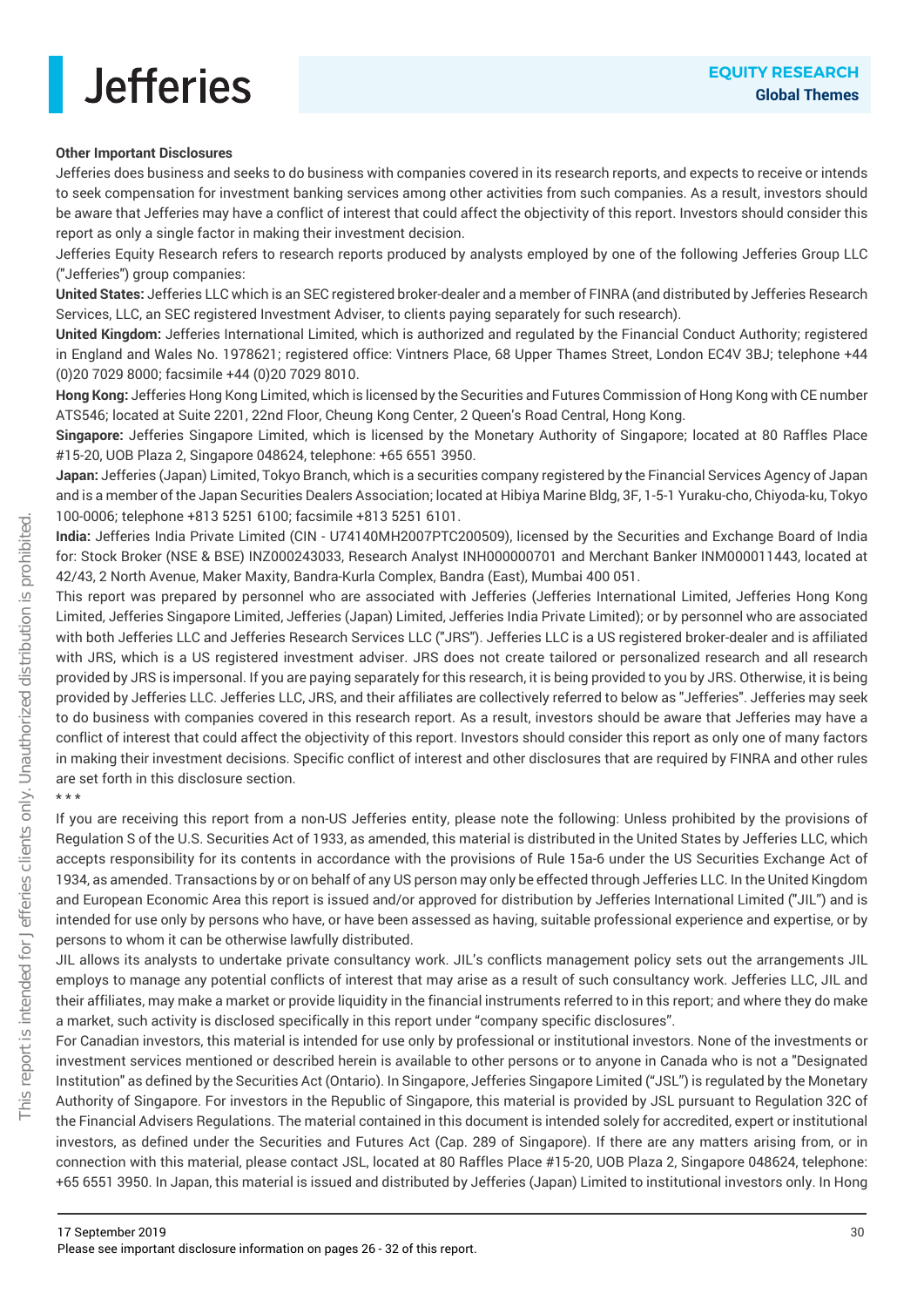

Kong, this report is issued and approved by Jefferies Hong Kong Limited and is intended for use only by professional investors as defined in the Hong Kong Securities and Futures Ordinance and its subsidiary legislation. In the Republic of China (Taiwan), this report should not be distributed. The research in relation to this report is conducted outside the People's Republic of China ("PRC"). This report does not constitute an offer to sell or the solicitation of an offer to buy any securities in the PRC. PRC investors shall have the relevant qualifications to invest in such securities and shall be responsible for obtaining all relevant approvals, licenses, verifications and/or registrations from the relevant governmental authorities themselves. In India, this report is made available by Jefferies India Private Limited. In Australia, this information is issued solely by JIL and is directed solely at wholesale clients within the meaning of the Corporations Act 2001 of Australia (the "Act"), in connection with their consideration of any investment or investment service that is the subject of this document. Any offer or issue that is the subject of this document does not require, and this document is not, a disclosure document or product disclosure statement within the meaning of the Act. JIL is authorised and regulated by the Financial Conduct Authority under the laws of the United Kingdom, which differ from Australian laws. JIL has obtained relief under Australian Securities and Investments Commission Class Order 03/1099, which conditionally exempts it from holding an Australian financial services license under the Act in respect of the provision of certain financial services to wholesale clients. Recipients of this document in any other jurisdictions should inform themselves about and observe any applicable legal requirements in relation to the receipt of this document.

This report is not an offer or solicitation of an offer to buy or sell any security or derivative instrument, or to make any investment. Any opinion or estimate constitutes the preparer's best judgment as of the date of preparation, and is subject to change without notice. Jefferies assumes no obligation to maintain or update this report based on subsequent information and events. Jefferies, and their respective officers, directors, and employees, may have long or short positions in, or may buy or sell any of the securities, derivative instruments or other investments mentioned or described herein, either as agent or as principal for their own account. This material is provided solely for informational purposes and is not tailored to any recipient, and is not based on, and does not take into account, the particular investment objectives, portfolio holdings, strategy, financial situation, or needs of any recipient. As such, any advice or recommendation in this report may not be suitable for a particular recipient. Jefferies assumes recipients of this report are capable of evaluating the information contained herein and of exercising independent judgment. A recipient of this report should not make any investment decision without first considering whether any advice or recommendation in this report is suitable for the recipient based on the recipient's particular circumstances and, if appropriate or otherwise needed, seeking professional advice, including tax advice. Jefferies does not perform any suitability or other analysis to check whether an investment decision made by the recipient based on this report is consistent with a recipient's investment objectives, portfolio holdings, strategy, financial situation, or needs By providing this report, neither JRS nor any other Jefferies entity accepts any authority, discretion, or control over the management of the recipient's assets. Any action taken by the recipient of this report, based on the information in the report, is at the recipient's sole judgment and risk. The recipient must perform his or her own independent review of any prospective investment. If the recipient uses the services of Jefferies LLC (or other affiliated broker-dealers), in connection with a purchase or sale of a security that is a subject of these materials, such broker-dealer may act as principal for its own accounts or as agent for another person. Only JRS is registered with the SEC as an investment adviser; and therefore neither Jefferies LLC nor any other Jefferies affiliate has any fiduciary duty in connection with distribution of these reports.

The price and value of the investments referred to herein and the income from them may fluctuate. Past performance is not a guide to future performance, future returns are not guaranteed, and a loss of original capital may occur. Fluctuations in exchange rates could have adverse effects on the value or price of, or income derived from, certain investments.

This report has been prepared independently of any issuer of securities mentioned herein and not as agent of any issuer of securities. No Equity Research personnel have authority whatsoever to make any representations or warranty on behalf of the issuer(s). Any comments or statements made herein are those of the Jefferies entity producing this report and may differ from the views of other Jefferies entities.

This report may contain information obtained from third parties, including ratings from credit ratings agencies such as Standard & Poor's. Reproduction and distribution of third party content in any form is prohibited except with the prior written permission of the related third party. Jefferies does not guarantee the accuracy, completeness, timeliness or availability of any information, including ratings, and is not responsible for any errors or omissions (negligent or otherwise), regardless of the cause, or for the results obtained from the use of such content. Third-party content providers give no express or implied warranties, including, but not limited to, any warranties of merchantability or fitness for a particular purpose or use. Neither Jefferies nor any third-party content provider shall be liable for any direct, indirect, incidental, exemplary, compensatory, punitive, special or consequential damages, costs, expenses, legal fees, or losses (including lost income or profits and opportunity costs) in connection with any use of their content, including ratings. Credit ratings are statements of opinions and are not statements of fact or recommendations to purchase, hold or sell